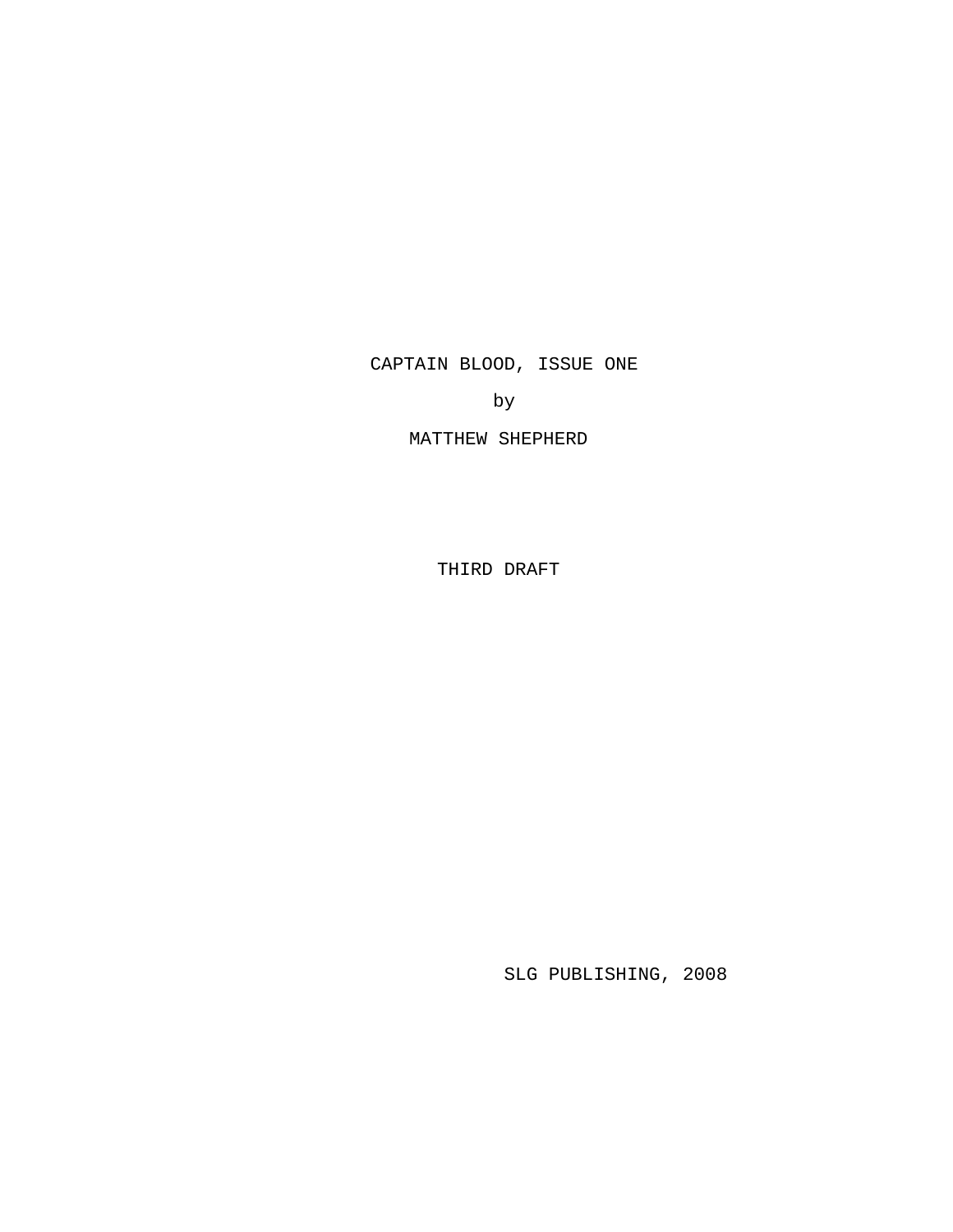#### GENERAL NOTES

Translations:

One of the interesting things about the book is how international it is. The comic can't get into this at length, but the context of the novel has a lot to do with the European wars of the late 1600s, and as an outlaw, Captain Blood moves through the English, Spanish, French and Dutch circles.

All four languages make appearances in the book, and Blood's ability to speak all four is important to the plot at certain points. The fact that he is fluent in English and Spanish, and capable of handling French and Dutch, is a minor note in the catalogue of things that makes him impressive, but it's still impressive.

Also, much is made of the fact that Don Diego deceives Blood's crew by feigning that he speaks only Spanish, but in fact understands their English just fine. This happens in the second issue, but needs to be set up in the first.

So, first of all, we need to figure out how to establish whether people are speaking English, French, Spanish or Dutch. This can be done with certain fonts, or by using the old comics standby of sticking all non-English speech in triangle brackets like <so>, but the triangle brackets won't help us tell the French from the Spanish from the Dutch. At the moment, I think different (but still very legible) fonts are the way to go. Word balloon shapes might be another option. At any rate, it IS important, and I'll be putting (translated) tags in word balloons where it's important.

First-issue (translated) text is all "Spanish."

Race (and cast):

One important deviation that I want to make from the book is to include black people among the escaped slaves, and among the pirates. This isn't implausible -- there IS a tradition of black piracy in and around Jamaica, largely escaped slaves who took to the lives of seafaring free men in the only way they could. Santini's novel basically tosses off the word "negro" a dozen times, then they never come up again, but I'd like to think that it's because he wrote the book around 1908. There were black pirates, and woman pirates -- the Brotherhood of the Coast was founded on what people today would probably call libertarian principles, so it was a natural place for iconoclasts and free-thinkers to wind up. I've streamlined Blood's crew-cast by combining two plot-minor characters, Hagthorpe and Dyke, into one character -- Dyke -- and Dyke is now black; his character is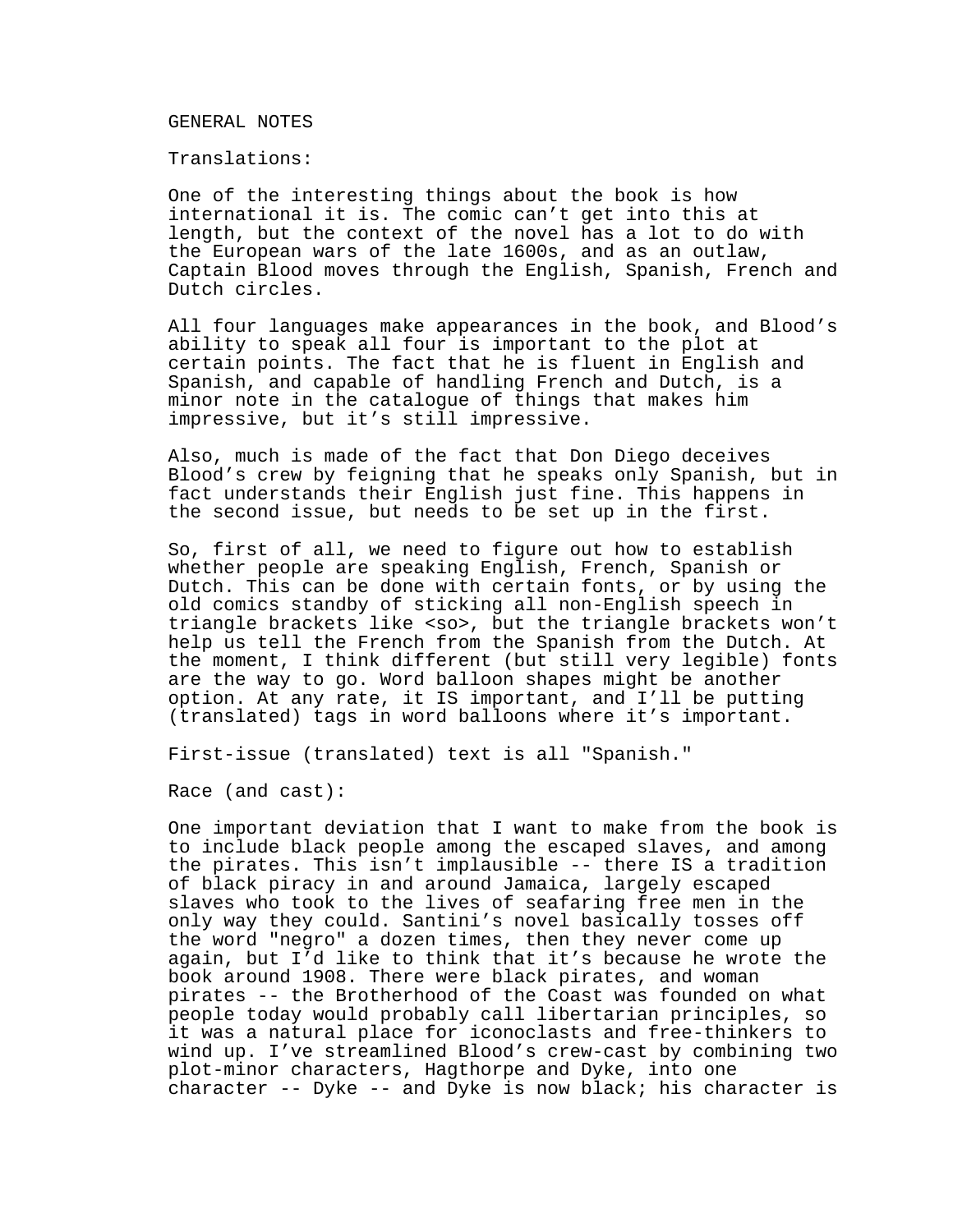essentially the same as the novel. Smart, sailing experience, a natural choice for Blood when he's choosing slaves to escape with.

I'm not going to get into racial breakdowns in the comic at all, but it would be good to see some black faces in among the crew other than Dyke's. No big deal, nothing special about it, just -- there were black pirates back then, and Santini gave them kind of short shrift in the book, and it doesn't take anything away from Captain Blood the novel to have this little push towards accuracy.

### Sexuality:

Okay. First of all -- this is NOT going to be an overt thing in the comic. Subtle at most, meaningful glances, etc., but Blood is at least bisexual, and it's pretty obvious when you read the book that he and Pitt have something going on beyond just being good pals. This is augmented by the fact that pirates -- again, as societal outcasts and free thinkers -- were very open about allowing people to be themselves in terms of orientation. That, and in the novel, Blood only has a single love interest, and the adjective used to describe her, again and again and again, is "boyish." Her boyish laugh, her boyish figure, her boyish ways. I don't think the author could have gotten away with a novel about a bisexual pirate back in 1908, but he and Pitt are amaaaazingly close, and the only woman he expresses a sort of distant affection for in the book is always described as being attractive because she's a lot like a boy. It doesn't take a genius to do the math here.

Again, this isn't a major theme. This isn't "The Adventures of Gay Captain Blood, the Gay Pirate Who is Gay." But the fact that he and Pitt have a relationship that extends beyond being good friends isn't necessarily something to shy away from, either. Subtly.

#### Wardrobe:

We'll get into this in the page-by-page too, but Peter Blood is seriously all about style. The book talks as much about his outfits as it does about his swordplay -- he's always dressed to the nines, immaculately groomed, etc. This actually is a character point at the two-thirds mark of the book, after he's getting disillusioned with piracy... he starts letting stubble grow, and doesn't dress immaculately, and that's how everyone knows he's cracking up. Forget the whole raggedy eyepatch-and-stained-pantaloons thing (well, don't -- there'll be plenty of that with Cahusac, Lavasseur, and the other pirates). But Blood needs to be impeccable whenever possible.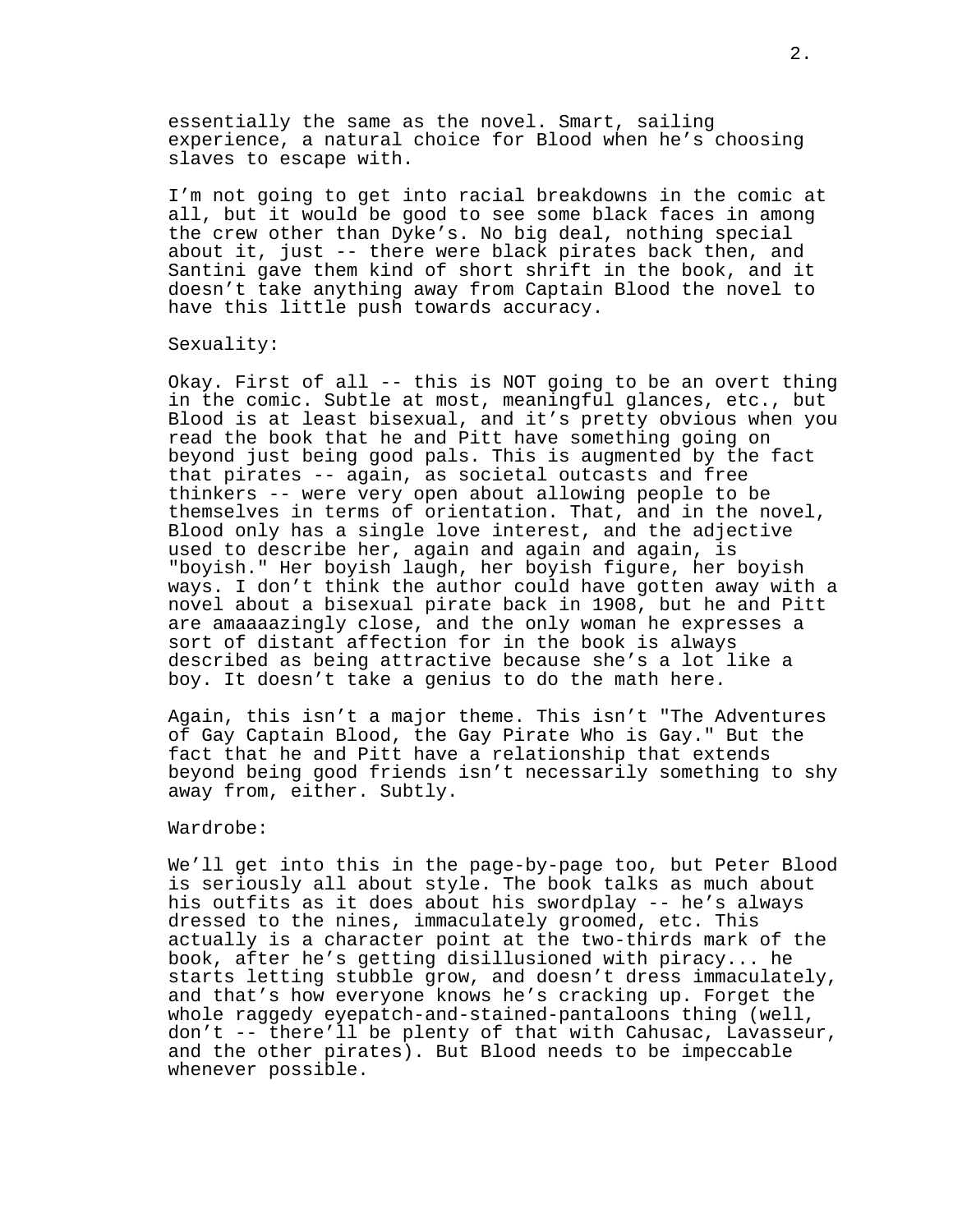And this will sound weird, but hats are going to be a key. Especially since this is B&W: there are lots of skirmishes in the book between Blood and English soldiers, Spanish sailors, Spanish soldiers, French pirates, etc. Keeping who is with who straight is going to be a challenge, so hats might be a good way of working through it. Just a thought.

On with the show!

### ISSUE ONE, PAGE ONE

PAGE DETAILS: First page of the series, and it's all about Blood. Peter Blood, that is. Without getting too deep into the novel's description of him -- tallish, dark brown hair, blue eyes, fine features, thin lips -- the key thing to Blood is confidence. Peter Blood never really loses, because it never really occurs to Peter Blood that he CAN lose. Setbacks, yes, moments of peril, sure, but Peter Blood is supremely confident in himself and his abilities. A doctor, a soldier, a sailor, a man of letters: this is like a Buckaroo Banzai of the late 1600s. Were this story happening now he would be a combination of Batman and James Bond (yet strangely fumbling around Arabella Bishop). And that confidence is supremely important, because we are introducing him in very humbling circumstances.

### PANEL ONE:

Full-page splash. We're in Jamaica, in the brutal slave-driven sugarcane plantations of the 1600s. We see Peter Blood, his hands shackled behind his back -- dressed in a simple white shirt and slacks, and possibly a wide-brimmed hat (authenticity says yes; dramatic license says no), being prodded forward with some other slaves, both black and white, by a squat, ferocious boar of a man -- Kent, the slave overseer and #2 to Blood's "owner," the evil Colonel Bishop. Blood bruised, but still dignified. He is the least mistreated of all his fellow slaves (and we will see why soon enough). This caption sequence will be repeated on the first page of every issue in the series -- it's a quick update on where we're at, a super-brief recap of the series to date, and a nice hyped-up way of getting into the melodrama of a good pirate yarn.

> CAPTION (1) This, then, is Peter Blood:

CAPTION (2) By profession a doctor.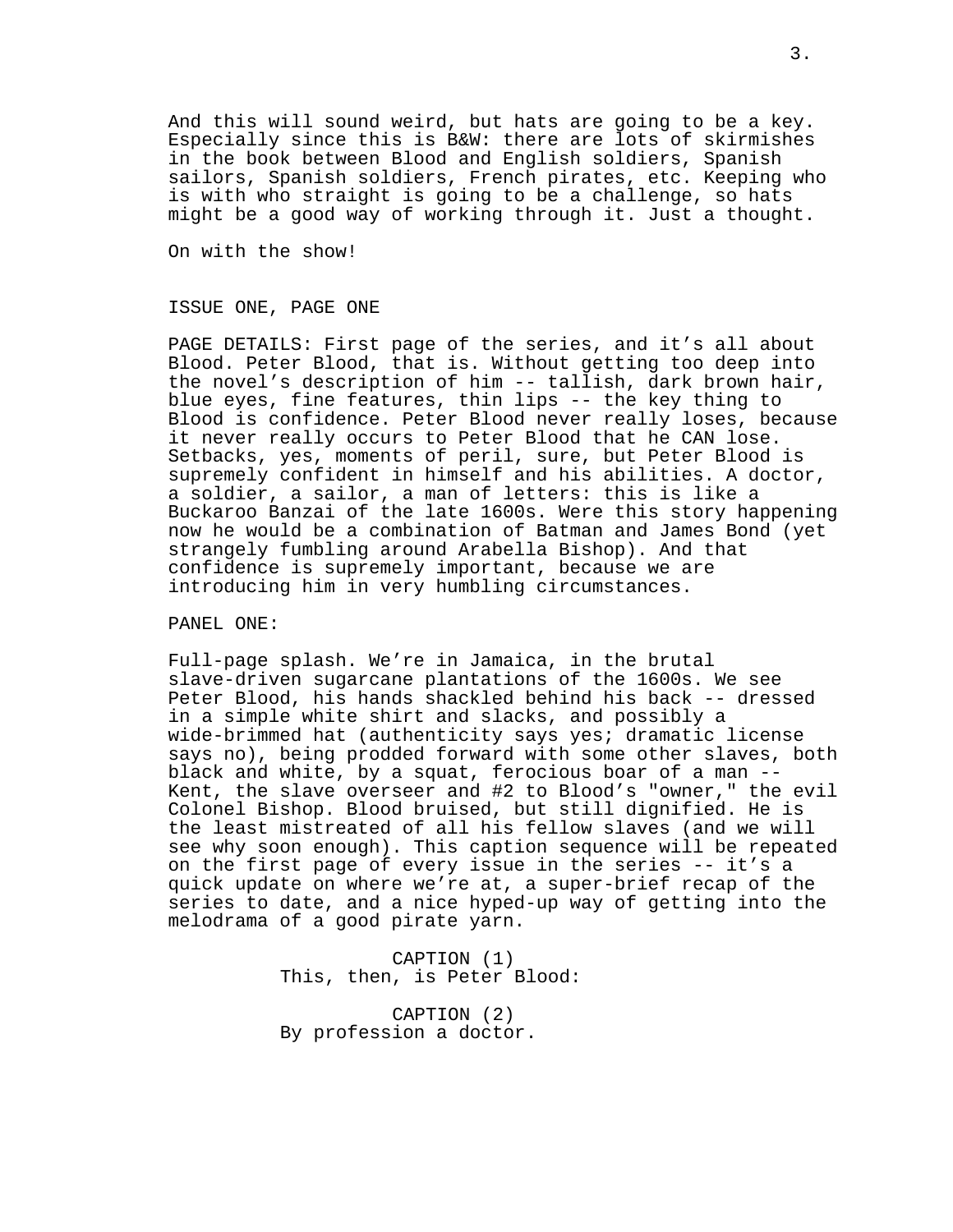CAPTION (3) By experience a soldier.

CAPTION (4) By misfortune: a slave!

ISSUE ONE, PAGE TWO

PAGE DETAILS: A shift from the blazing heat of the Jamaican sun to the darkness of a rude shack. Medical facilities for sailors in Jamaica in the 1600s were practically non-existent, so Blood isn't entering anything resembling a hospital (especially since he's going to be treating the Spanish prisoners, not the British ones). So while he is acting in a capacity as a doctor, fresh water and somewhat clean rags are about the best he has to work with throughout the upcoming "doctoring" scenes.

PANEL ONE:

Blood is shoved by Kent into a darkened room. The room is filled with cots; men in Spanish uniforms, some grievously injured, are on the cots. Kent (the overseer, "herding" Blood) speaks to Blood's back.

> KENT Here are the prisoners, "doctor"...

PANEL TWO

As Blood staggers, Kent leans over and grunts into his ear.

KENT You didn't think you'd be treating OUR men, did you, Blood? You speak some Spanish.

BLOOD I spent two years in a Spanish PRISON after fighting alongside the French in the Netherlands.

PANEL THREE

Kent gives Blood a shove onto the ground, towards the darkest, dingiest part of the room where the wounded men are.

> BLOOD That encourages a certain FLUENCY--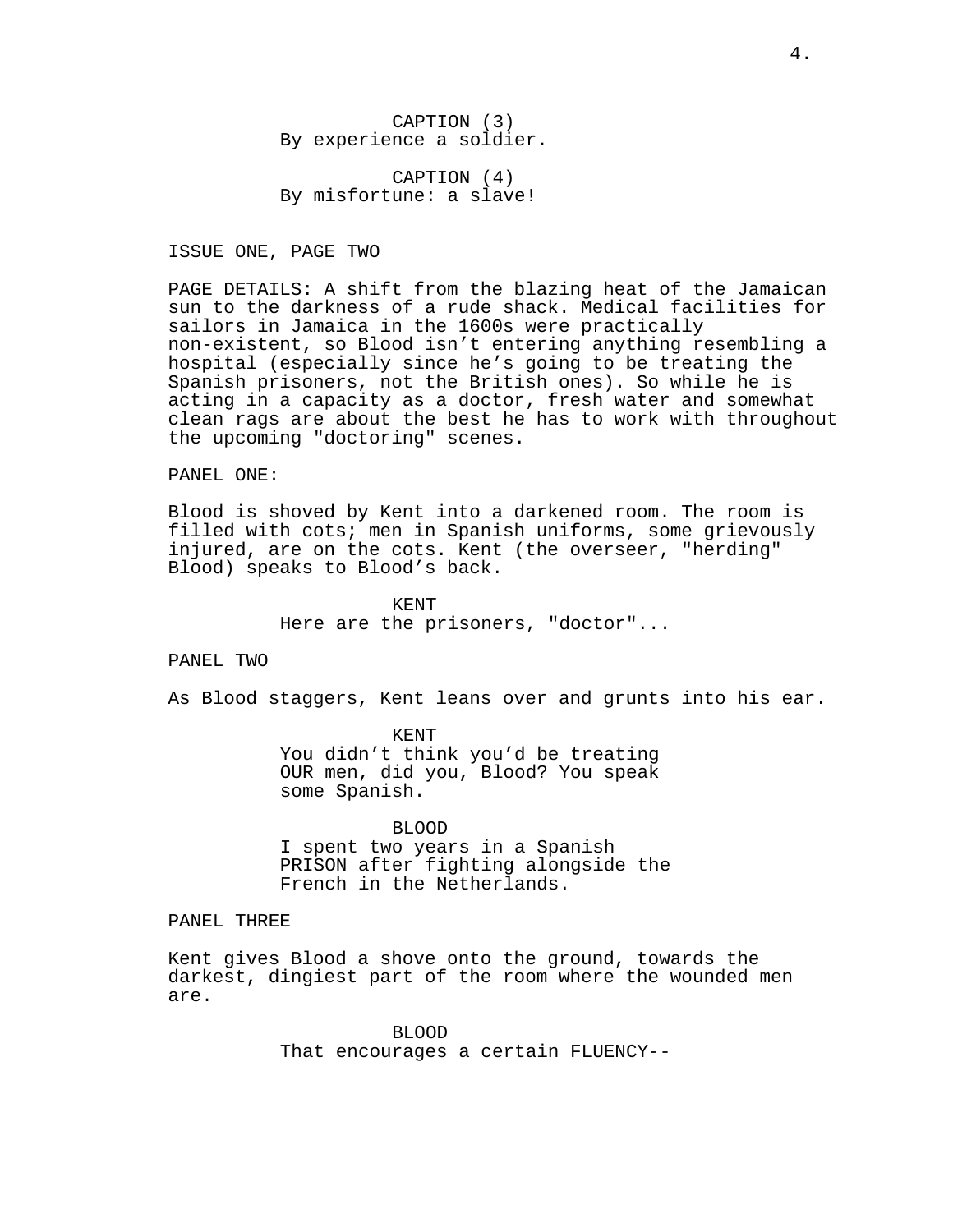$--OOFF!$ 

KENT Here you are, then. Spaniards fool enough to get on the wrong side of British iron scarce deserve even a SLAVE's care.

### PANEL FOUR

Blood kneels up as Kent looms over him from behind. Kent is undoing Blood's shackles, but we can't see that.

> BLOOD You're the very soul of COURTESY, Overseer Kent.

KENT Tend to the Spaniards, slave.

#### ISSUE ONE, PAGE THREE

PAGE DETAILS: Another page in the gloom of the "hospital." If there's a trait of Blood's to sell on this page, it is diligence: he bears no love for the Spanish, nor for Kent, but he is a doctor and will treat these men regardless.

PANEL ONE

A Spanish sailor, leg shredded with lacerations, looks up at Blood.

> SPANISH SAILOR ONE (translated) You... are helping us?

> BLOOD (translated) All I'm fit for, apparently.

PANEL TWO

The Spanish sailor grabs Blood's arm.

SPANISH SAILOR ONE (translated) But you would TREAT a wounded enemy?

PANEL THREE

Blood pulls his arm away.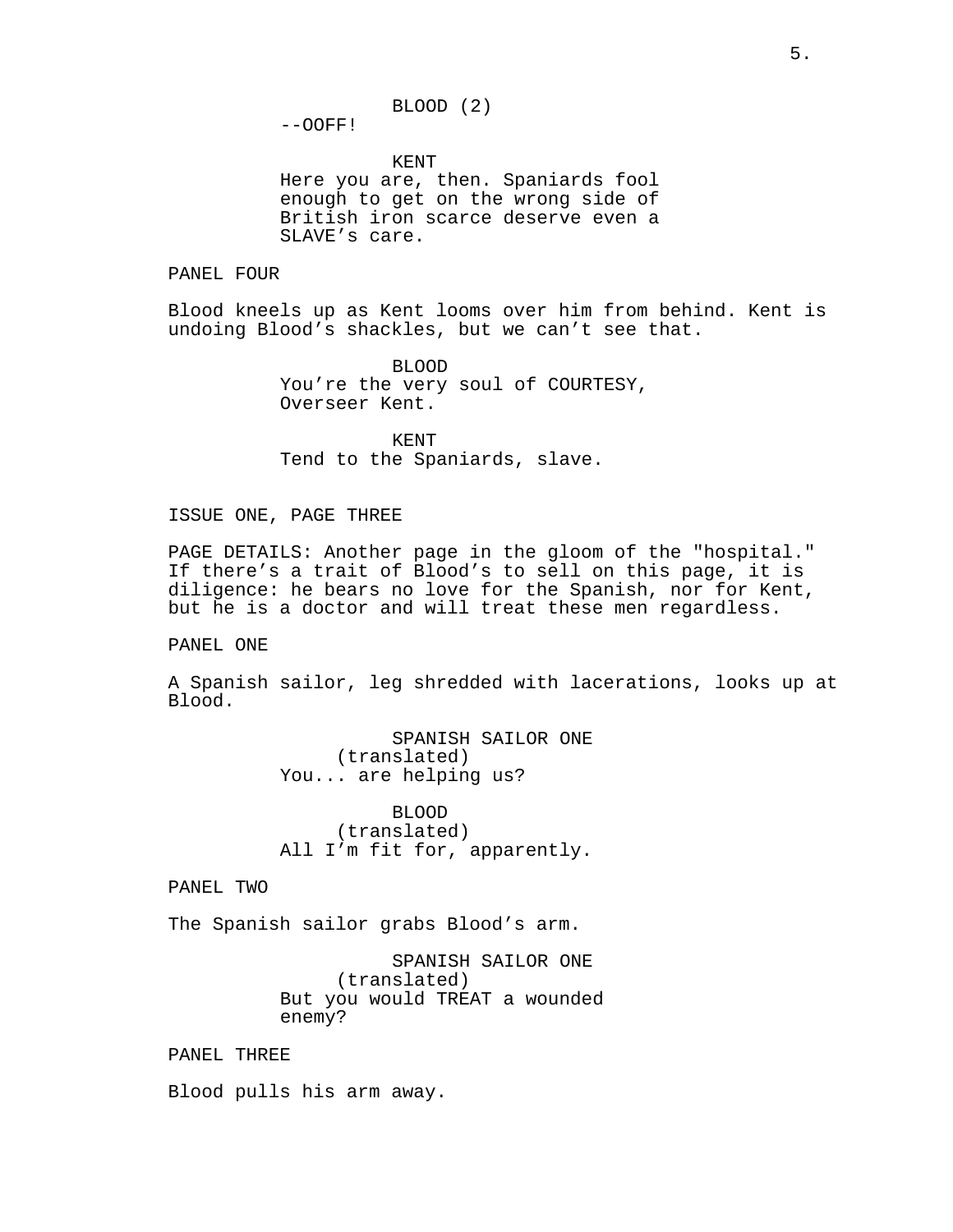#### PANEL FOUR

Blood bends to his task, face intent and serious.

BLOOD (translated) I bear no love for the Spanish.

BLOOD (2) (translated) I am a DOCTOR. You are wounded. That is all.

PANEL FIVE

The Spaniard lifts himself up to bring himself closer to Blood's face.

> SPANISH SAILOR ONE A doctor that speaks fluent SPANISH -- a SLAVE here in Jamaica?

BLOOD Not by my choosing.

PANEL SIX

Close on Blood's face as he reflects on his past.

BLOOD In fact, I am here because I did NOT make a choice.

BLOOD Given TWO curs named James to choose from... I chose NEITHER.

ISSUE ONE, PAGE FOUR

PAGE DETAILS: Flashback time. We're going to be compacting the first 50 or so (and, oddly, the 50 most boring) pages of the book into a few pages of comic, so if you have a better layout idea, feel free to retool this.

PANEL ONE

Blood on his balcony, tending his geraniums. Below him, the rabble march -- hoes and rakes; improvised weapons.

> BLOOD (caption) I spent my youth soldiering. Tiring of that, I trained and settled as a (MORE)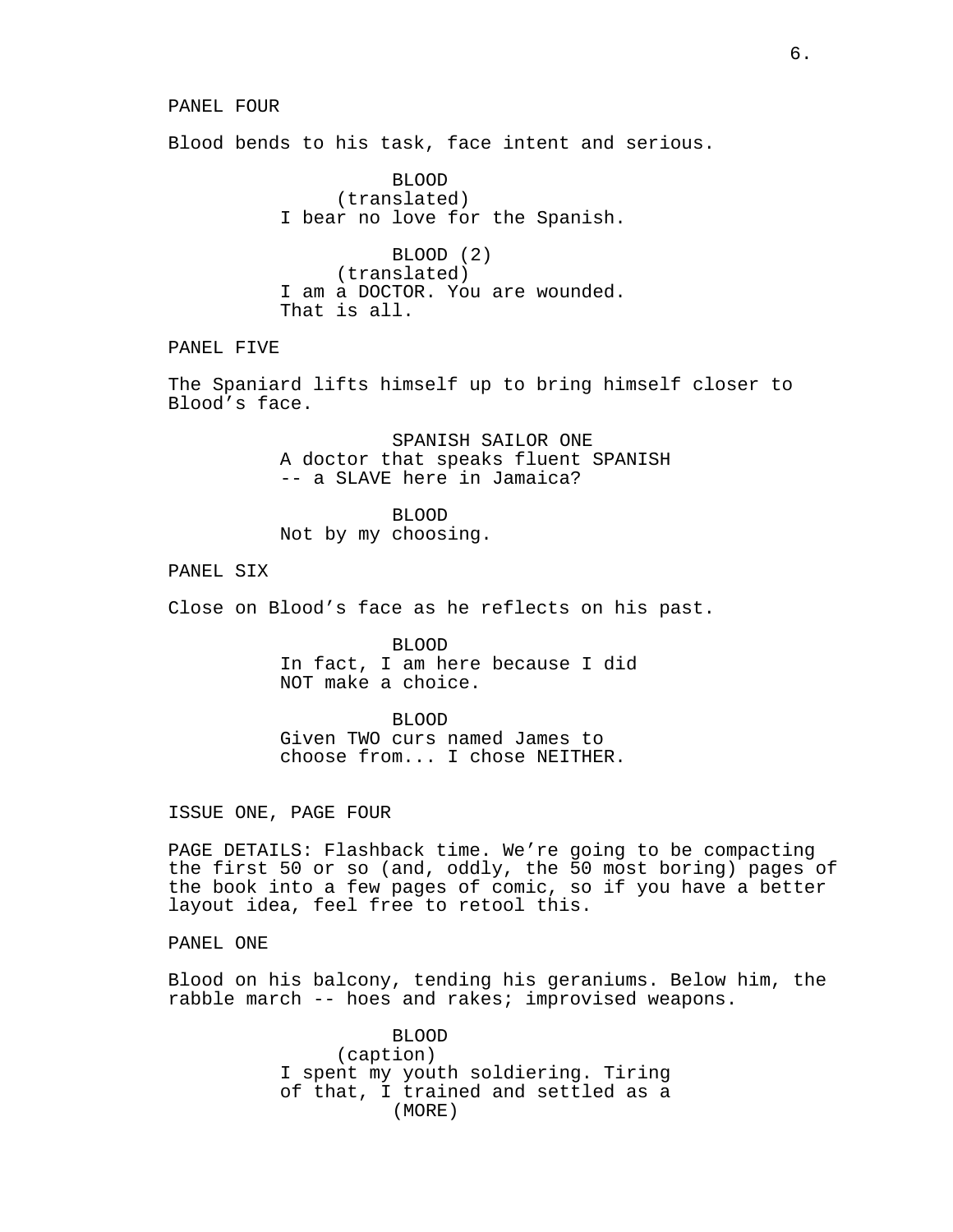BLOOD (cont'd) doctor in a small English town -- a town seized by the madness of James, Duke of MONMOUTH. He was vying for the throne against James, Duke of YORK.

#### PANEL TWO

Closer on Blood: tending to his flowers, lips tight, disapproving.

> BLOOD (caption) I would have none of it. I am no COWARD, but I had no interest in Monmouth and his desperate claims to royalty.

BLOOD (speech) Quo, quo, scelesti, ruitis?

## PANEL THREE

Blood is looking further down now, past his flowers over the edge of the balcony, down at his front door where Jeremy Pitt is hammering away.

> BLOOD (caption) My military days behind me, I was a man of medicine, not of war -- a HEALER, not a slayer.

PITT (off-panel, from below) Blood! Doctor PETER BLOOD!

### PANEL FOUR

We're still focused on Blood -- as we will be for the duration of the flashback, as this is his story told personally -- and now looking over his shoulder as he looks down to the street at young Jeremy Pitt, who is shouting up at him, hands cupped over his mouth. Pitt is a decade younger than Blood; while Blood is good-looking in an aristocratic and composed way, Pitt is a brash and handsome young man, rough-and-tumble but roguishly appealing. It's a kind of George Clooney/Brad Pitt dynamic between the two of them -- the smooth unflappable adult and the energetic younger man. At the moment, however, he's in a state of near panic. He is bloodied from battle, one sleeve torn.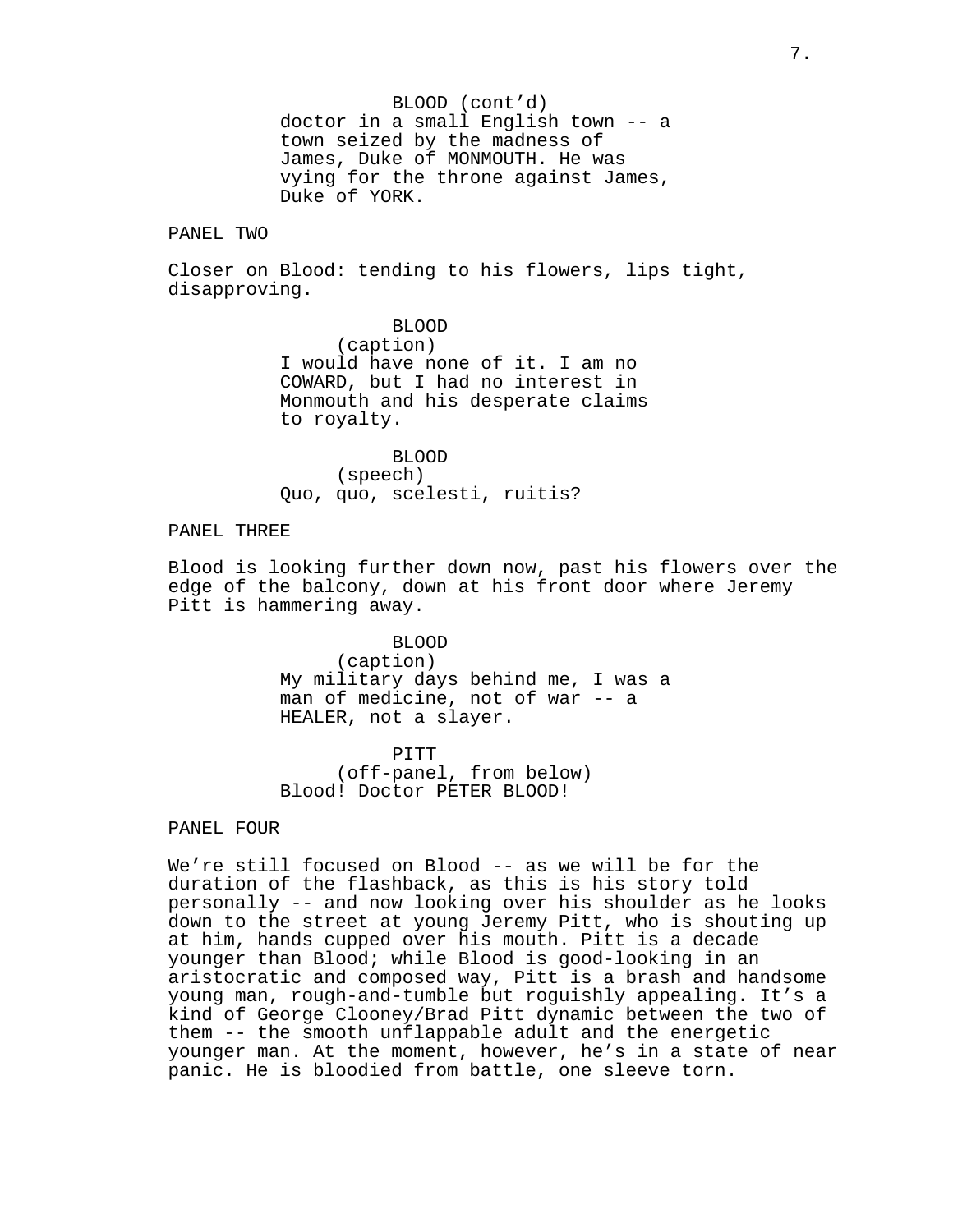BLOOD

Young PITT! Shouldn't you be at sea, navigating some--

PITT No time, Doctor Blood! It's Lord GILDOY! He lies sore wounded, and sent me to fetch you!

PANEL FIVE

Blood and Pitt on a horses, riding. Blood has a medical bag stowed on his saddle behind him.

> PITT Why will you not FIGHT, sir? For Right, for Liberty, for Religion?

BLOOD I have soldiered and sailed with the Dutch and the French, young Pitt.

## PANEL SIX

Blood and Pitt riding up to a small farm in the countryside. Pitt points ahead at a ramshackle building near a barn.

> BLOOD I have seen ENOUGH war, at land and sea. And have little faith in  $M$ onmouth--

PITT Here, Blood! At this farmstead.

ISSUE ONE, PAGE FIVE

PAGE DETAILS: Introducing Lord Gildoy -- who is on balance pretty forgettable -- and Commander Hobart, who may become an antagonist if the series moves past the novel into an ongoing.

## PANEL ONE

Wounded Lord Gildoy on a shabby bed in a shabby room. He is definitely wounded -- blood soaks his tunic, his sleeves are slashed to ribbons, and there is a big crude bandage on his head. The owner of the farm is there, as are his wife and daughter, all terrified.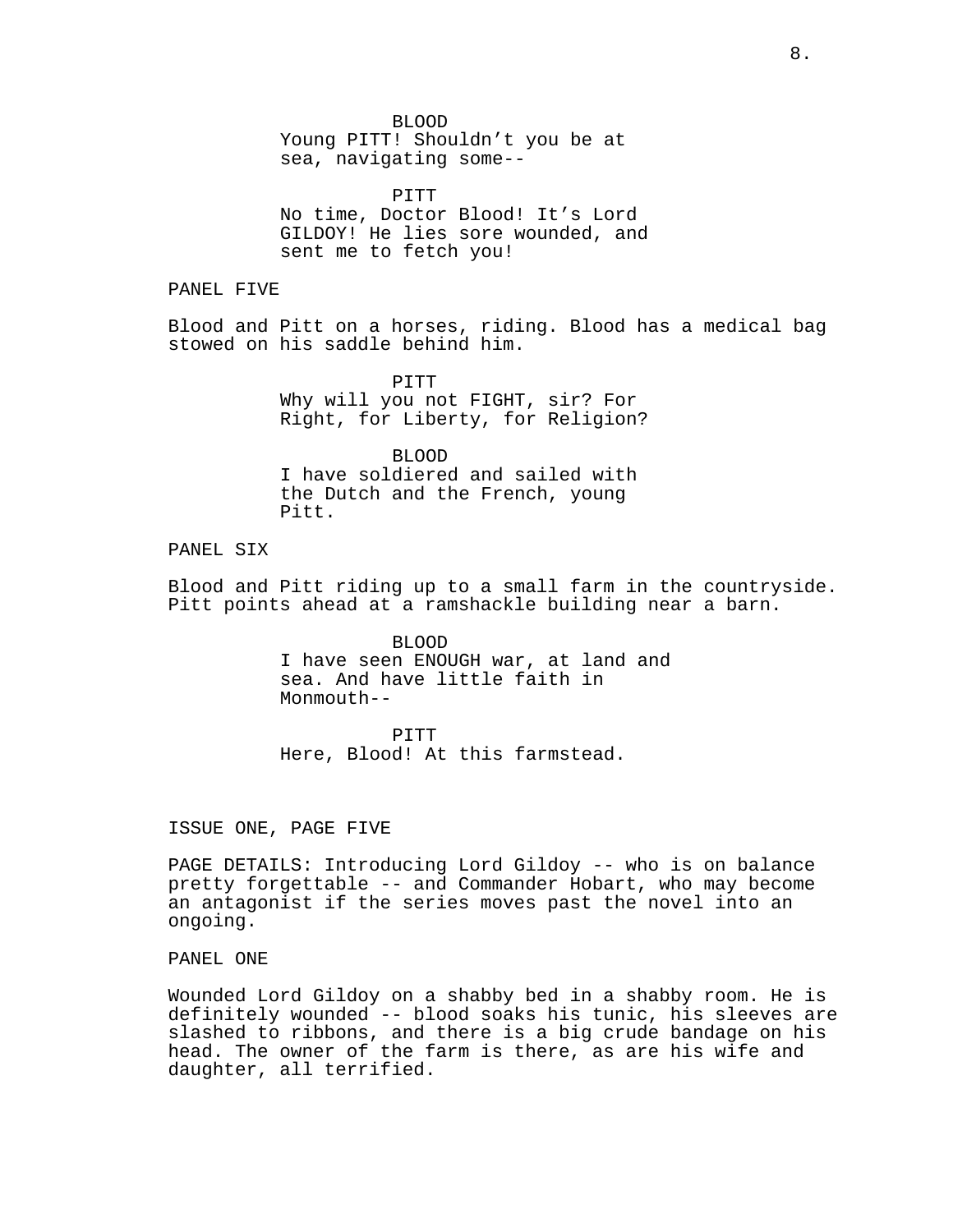PANEL TWO

Blood leans over Gildoy, tending to his wounds. Pitt, anxious, waits by the door.

> BLOOD I am bound by Hippocratic oath, sir. And you have been a GENEROUS patron in the past.

GILDOY The battle, Blood. A rout.

PANEL THREE

Gildoy seizes Blood's arm. His life is over, one way or the other, and he knows it.

> GILDOY James of York's forces BROKE us... and Kirke's DRAGOONS march on us even now..

PANEL FOUR

Blood is still tending to Gildoy's wounds.

BLOOD What's to fear? This is a Christian country, and even York's men would

not make war upon the wounded.

HOBART (off)

Is that so, TRAITOR?

PANEL FIVE

Captain Hobart is in the doorway; two of his dragoons (jack-booted, lobster-coated York soldiers, essentially) have Pitt in their clutches. Hobart himself is a nasty piece of work; angry-faced, beetle-browed. I kind of see him as a Dan Hedaya type.

> HOBART No nonconformist will know MERCY when Captain HOBART captures them!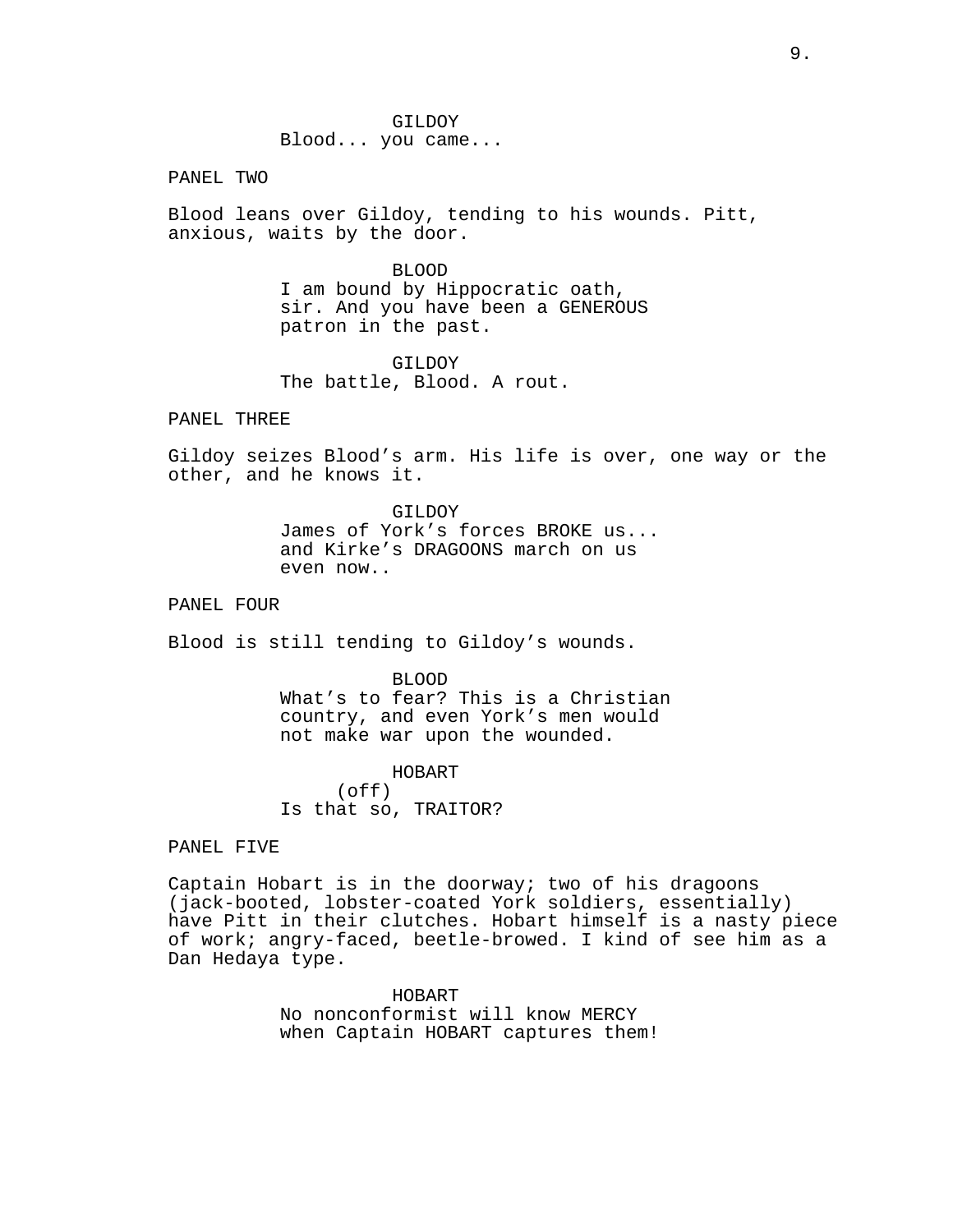BLOOD (off) But this man is wounded --

HOBART (2) Am I to be TENDER to the lives of rebels? You shall HANG from the gallows on the Weston road!

ISSUE ONE, PAGE SIX

PAGE DETAILS: Nothing fancy, just moving this flashback forward.

PANEL ONE

Blood and Pitt are being marched by Hobart and his dragoons down the road; both in chains. Obvious bruises and fresh tears on their clothing -- they have been beaten in the interim.

> BLOOD (caption) Lord Gildoy's status saved us from immediate hanging -- but what awaited us was no better.

PANEL TWO

Behind the prisoners, the farm is ablaze.

BLOOD (caption) Gildoy was taken, the farm destroyed. The brute HOBART also took the farmer, and... the screams, the screams of the women as I marched away...

### PANEL THREE

Blood's face: suppressed rage. A switch has been thrown in his head -- whatever crimes Blood commits in the future, he's lost any loyalty to the crown (and humanity in general) as of this moment.

> BLOOD (caption) That day confirmed my suspicion that man is the VILEST work of God -- and only a FOOL would be a healer of a species best exterminated.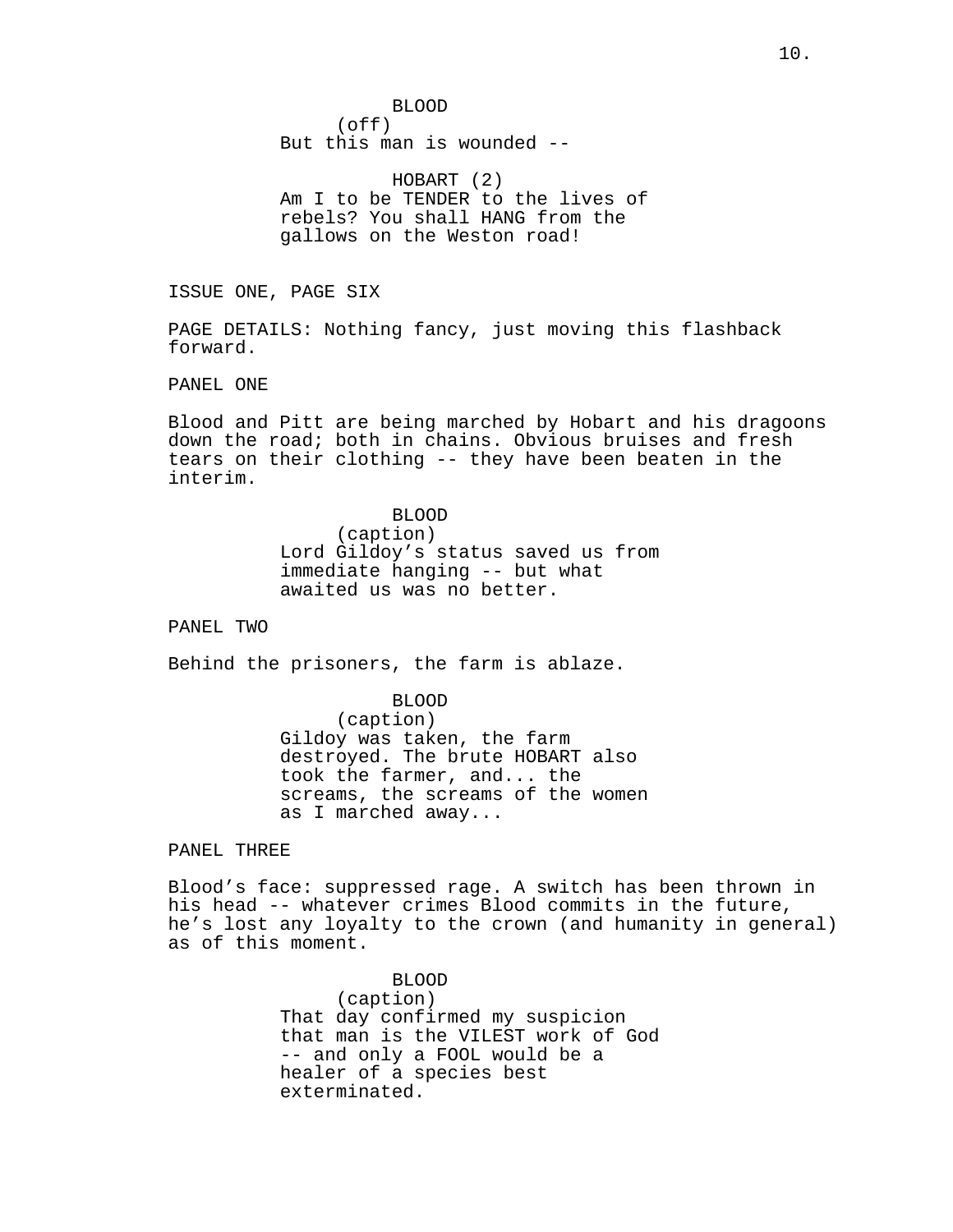Blood and Pitt -- slightly less filthy but still less than presentable -- in shackles in a courtroom.

> BLOOD (caption) Court did little to CHANGE that opinion.

JEFFREYS (off) Good GOD, what a generation of VIPERS we live in!

## PANEL FIVE

Judge Jeffreys, a pallid reed of a man, ridiculous in his powdered wig; he is dying of cancer but does not yet know it.

#### BLOOD

(caption)

A CROOKED court, with a CANCEROUS judge -- blood-crazed Jeffreys, notorious for hanging all with a whiff of Monmouth sympathies. Even on death's door, he was determined to kill as many as he could before succumbing.

#### JEFFREYS

You KNEW -- koff -- you knew what side Lord Gildoy fought on, and STILL you chose to succor him?

PANEL SIX

Blood answers calmly and precisely.

BLOOD

My business, my lord, was with his WOUNDS, not his politics.

JEFFREYS You -- koff -- you DARE?!?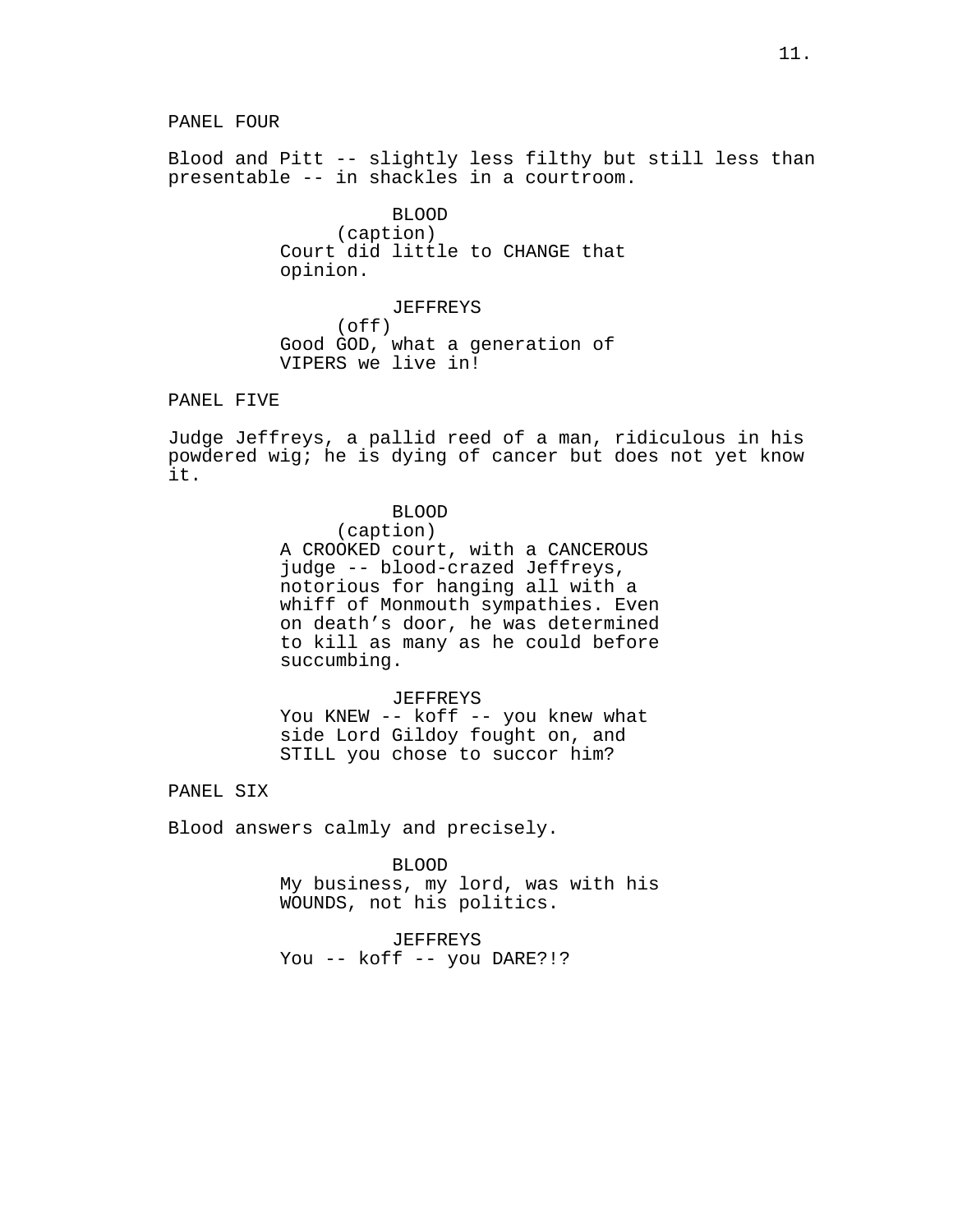PANEL ONE

Jeffreys is leaning forward, wild-eyed, a bit crazed.

JEFFREYS Do you LAUGH, sirrah, with the rope around your neck? On the very - koff -- threshold of eternity?

PANEL TWO

Blood has had it. He's losing his temper a touch too, allowing his arrogance to show.

> BLOOD I am a PHYSICIAN, your lordship, and I would not exchange the noose you fling around my neck for the STONE you carry in your body.

# PANEL THREE

Jeffreys is pale, his eyes hollow -- he knows he has something wrong with him, and Blood is delivering his death sentence.

#### BLOOD

(off) My doom is a light pleasantry compared to which the GREAT JUDGE has prepared for you!

JEFFREYS The GALLOWS for you, then! THE GALLOWS FOR YOU!

### PANEL FOUR

Blood and Pitt in a cell with other desperate men.

BLOOD (caption) And so I was sentenced to hang. But that, too, did NOT go as planned.

JEFFREYS  $($ off $)$ On your feet, slaves!

PANEL FIVE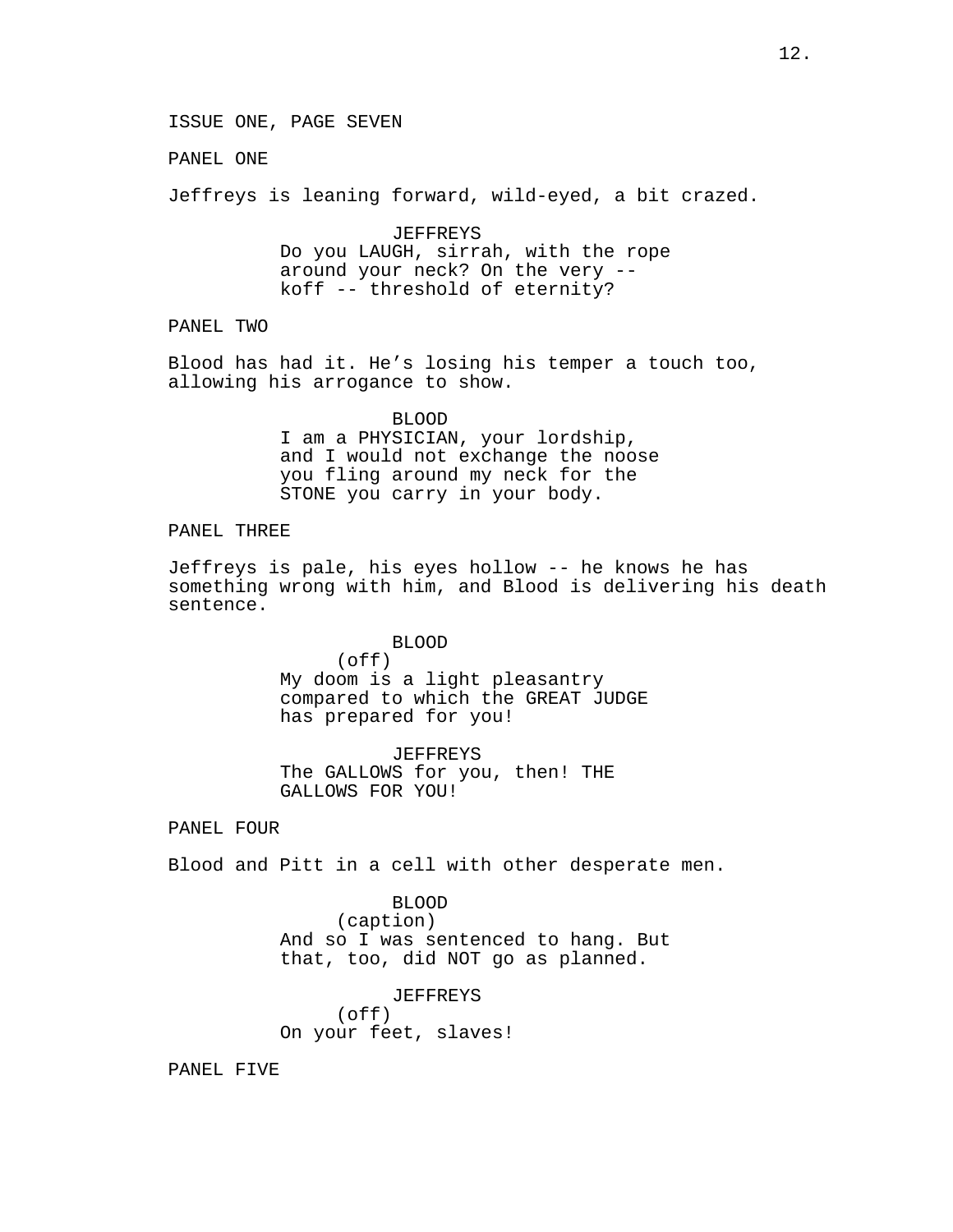PITT (off) Slaves?

#### JEFFREYS

His Majesty has commanded that we provide eleven hundred REBELS - koff -- for work on PLANTATIONS in our SOUTHERN territories.

PANEL SIX

Jeffreys leers, enjoying the bad news.

JEFFREYS This is NOT mercy.

JEFFREYS (2) This is a living death; a horror far WORSE -- koff -- than the gallows. Your traitorous lives are OVER. You shall soon envy the dead.

### ISSUE ONE, PAGE EIGHT

PANEL ONE

Blood in the hold of a ship, in chains, with Pitt. Here's where we see (but don't meet, not really) the rest of Blood's principal crew. WOLVERSTONE is a hulking giant of a man, with an eyepatch and shaggy beard. He's a brute. OGLE is short, stout, and looks keenly intelligent. DYKE is a thin black man with a slightly agitated expression.

BLOOD

# (caption)

The sea voyage to Jamaica was tortuous. My fellow convicts included a HANDFUL of soliders and sailors -- among them a giant named Wolverstone, the former ship's gunner Ogle and an ex-quartermaster named Dyke. Mainly, though, we were peasants and laborers. Conditions were MISERABLE, illness rife.

PANEL TWO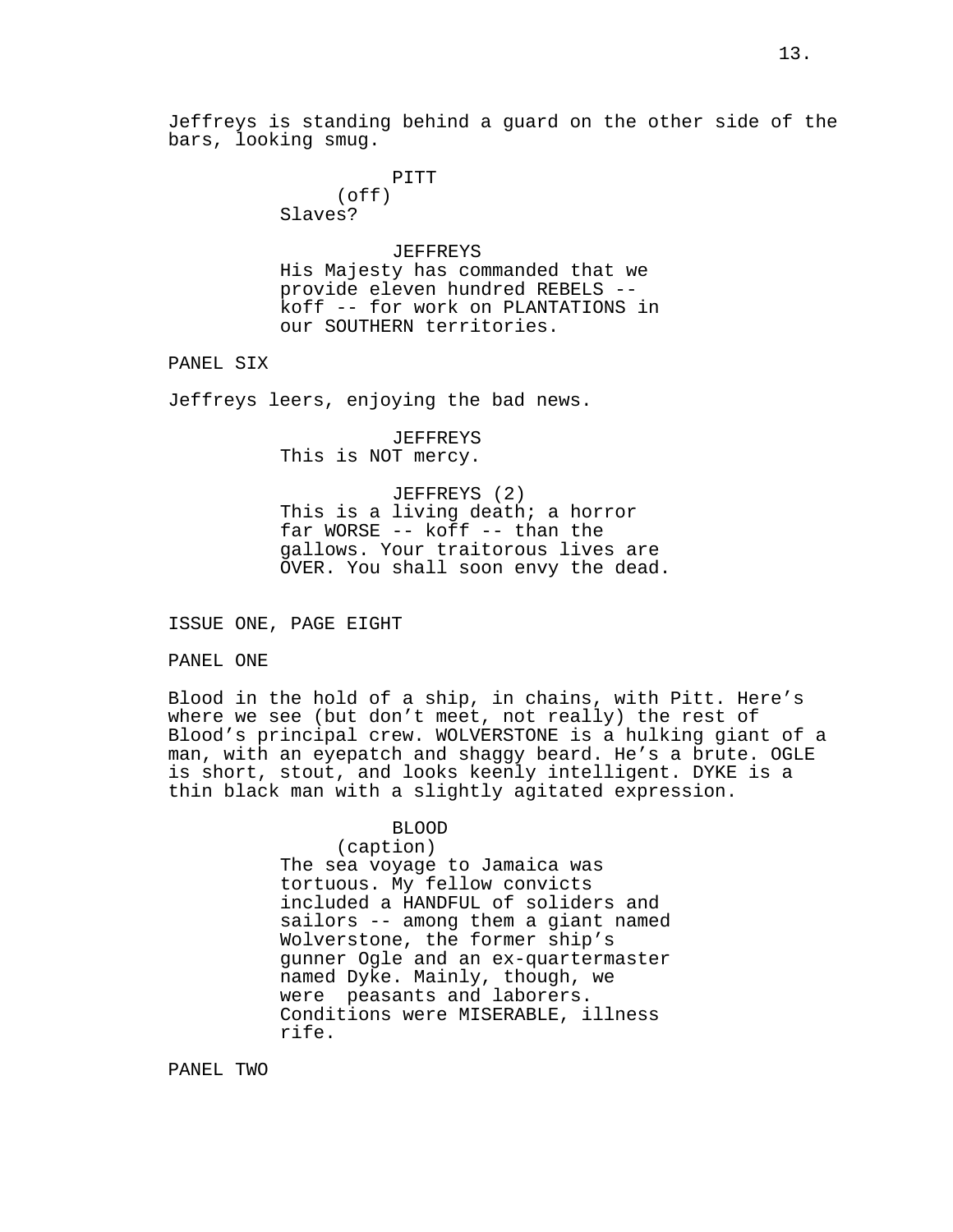Blood, Pitt, Wolverstone, Ogle, Dyke, Dyke and others lined up on shore, in chains, looking pathetic.

> BLOOD (caption) We were sold like cattle to the plantation owners. I fetched the princely sum of TEN DOLLARS.

PANEL THREE

Back to reality... Blood is finishing tying a bandage, continuing to speak to the sailor.

> BLOOD (translated) And thus I came to Bridgetown, Jamaica. Free in spirit but not in FLESH, the "property" of the LOATHSOME colonel of this island, a monster named...

BISHOP (off) BLOOD! What are you DOING there?

ISSUE ONE, PAGE NINE

PAGE DETAILS: Meeting Colonel Bishop; not a major character in issues two and three, but back with a vengeance in issues four and five. Also in the ongoing (if that happens). Bishop is more Blood's antithesis: he's huge, fat, slovenly, crude and brutal. Physically imposing (almost as much as Wolverstone) but more bulk and savagery than muscle. High-school football steroid freak at 50, all aggression and frustration.

PANEL ONE

Bishop looms over Blood, who is turning to face him. Bishop is as described, hands on hips.

> BLOOD Colonel Bishop. I am setting a broken leg.

BISHOP I can see that, fool. Who gave you leave to set SPANISH legs, and to jabber with them meanwhile?

PANEL TWO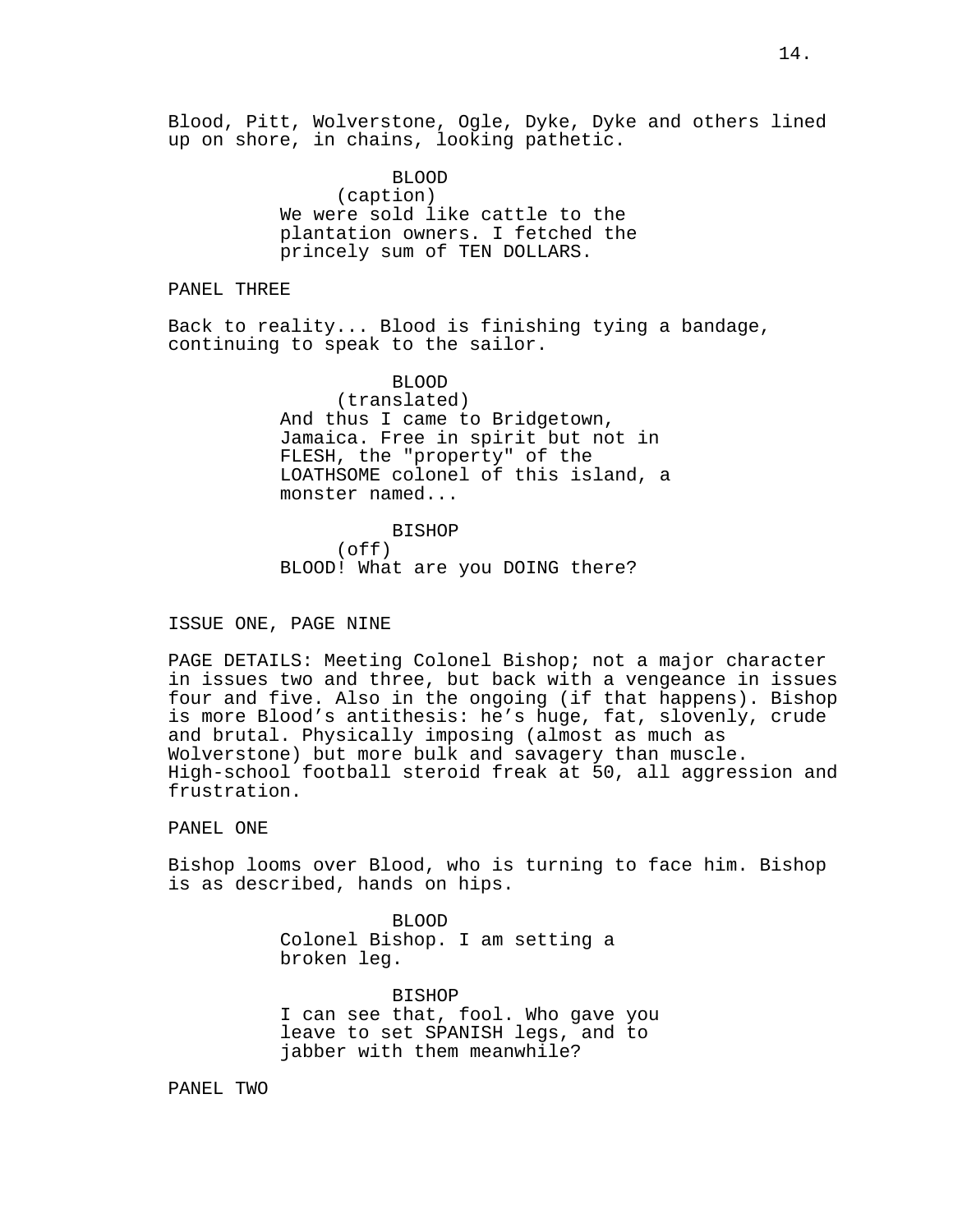Bishop is raising a meaty fist to threaten Blood. Blood is unflinching.

> BLOOD Your own OVERSEER, Colonel.

BISHOP Do NOT take that tone with me, Blood -- lest I REMIND you of your station with the LASH.

PANEL THREE

Blood raises a peaceful hand.

BLOOD

But if you beat me, who will treat the governor's GOUT? The doddering sycophants who call themselves doctors here? The governor knows I'm the only COMPETENT physician on this island.

ISSUE ONE, PAGE TEN

PAGE DETAILS: Another page, another major character -- this time we introduce Arabella Bishop, Colonel Bishop's daughter and Blood's love interest (mostly from afar) for the entire series. She's -- well, the chief adjective used to describe her in the series is "boyish," so make of THAT what you will. I figure kind of a Winona Ryder vibe. She's attracted to Blood, despite the age difference (figure she's about 17 or so, and he's in his late 30s (hey, I didn't write it)) and he to her. Neither, of course, can act on this.

PANEL ONE

Bishop reluctantly relents. Blood is smug.

BISHOP

You abuse your TALENTS, slave. One day the governor will see things MY way.

BLOOD Not while gout inflames him, sir. I may be your SLAVE, but we both serve at HIS pleasure.

## PANEL TWO

Bishop keeps trying to bully as Blood side-steps him.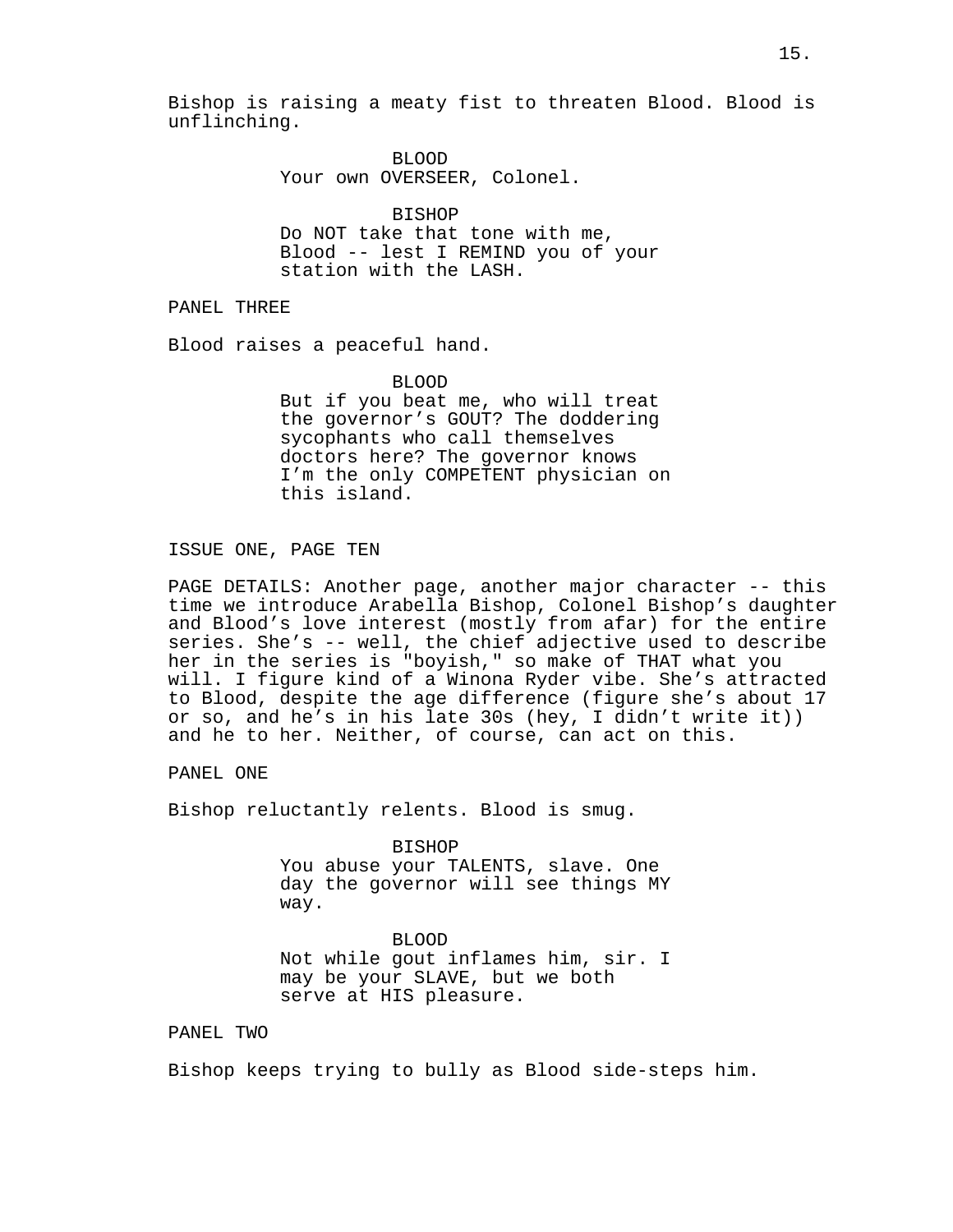BISHOP The governor won't be governor FOREVER, Blood.

BLOOD But for today, sir, he is.

PANEL THREE

Short panel: Blood is leaving the building.

BLOOD Owned by ONE fool and beholden to a GREATER one... Peter Blood, what have you --

PANEL FOUR

Blood comes up short, almost running into Arabella, who is carrying a basket of fruit for the prisoners.

> BLOOD Arabella -- ah -- Miss Bishop.

ARABELLA Hello, Mister Blood.

ISSUE ONE, PAGE ELEVEN

PANEL ONE

Blood gestures at Arabella's basket.

BLOOD You have the wrong BUILDING, methinks --

ARABELLA This is for the SPANIARDS, Mister Blood. The English sailors are fawned over enough.

PANEL TWO

Arabella and Blood draw a little closer to each other.

BLOOD You may incur your uncle's displeasure. Had the Colonel his way, I should never have dressed Spanish wounds.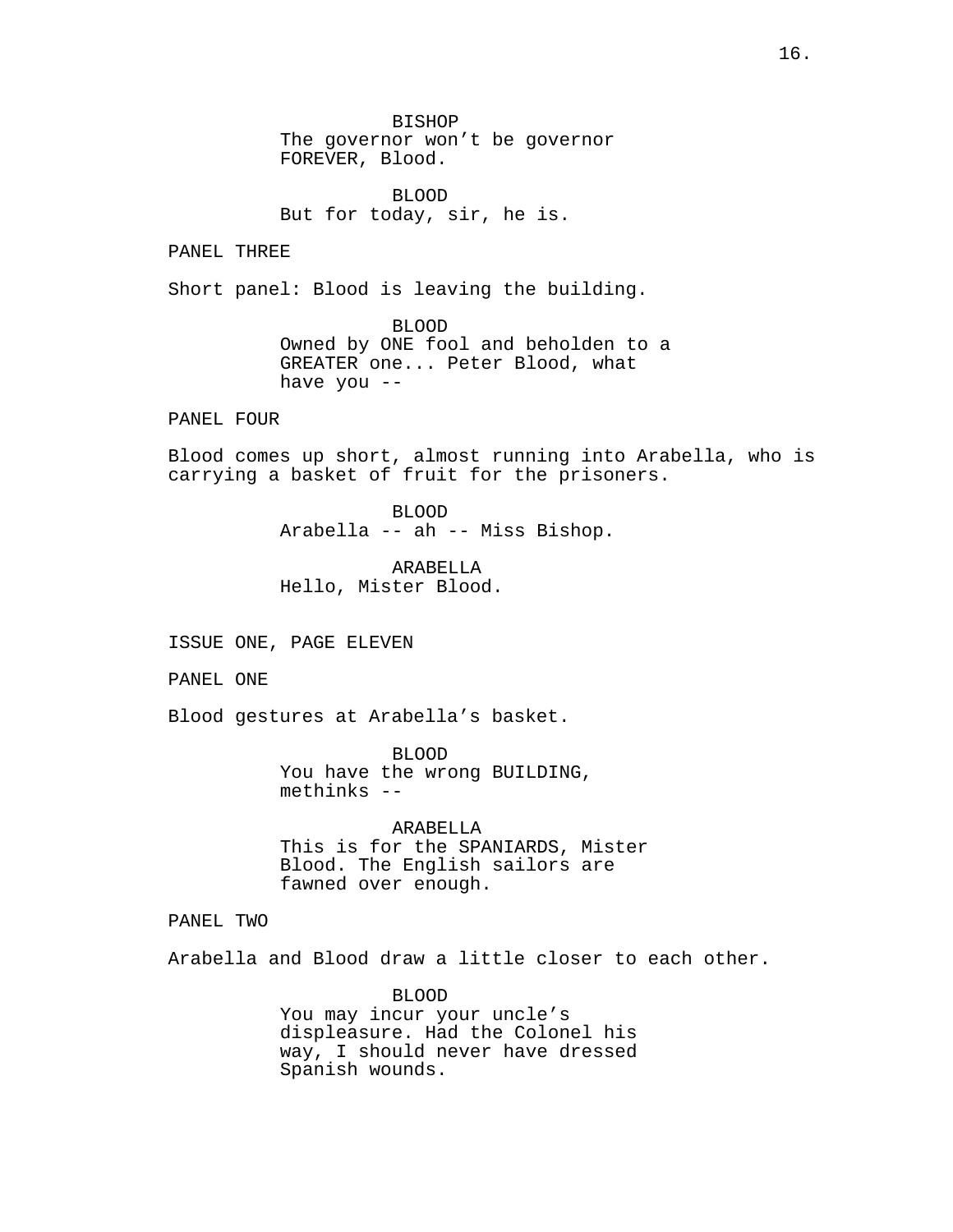ARABELLA And you assume I must be of my uncle's mind on all matters?

PANEL THREE

Arabella backs Blood down a little.

**ARABELLA** 

I am neither inhumane, nor a COWARD. I'll thank you to REMEMBER that.

BLOOD Aye. I should speak in a manner befitting your PROPERTY, after all.

PANEL FOUR

Blood raises his hands -- the shackles are off his wrists, but you can still see where they have been chafing him. Arabella looks slightly shamed.

> **ARABELLA** If I had not convinced my uncle to... PURCHASE you... you would have found yourself in worse hands.

BLOOD My good fortune, then, to be shackled by your family. Rather than a less... generous one.

### PANEL FIVE

Pulling back to frame the two. There are soldiers walking by them, and we can see by contrast how shabby and unarmed Blood is. His mind is all he has, a slave and prisoner in a military colony.

> ARABELLA Must you always be rallying, Mister Blood? Must you always mock?

> BLOOD Miss Arabella, sometimes a man must laugh at himself or go MAD. I do not mock you.

## PANEL SIX

Back in close. Arabella draws closer. This could be a prelude to a kiss, but Blood is pulling back slightly.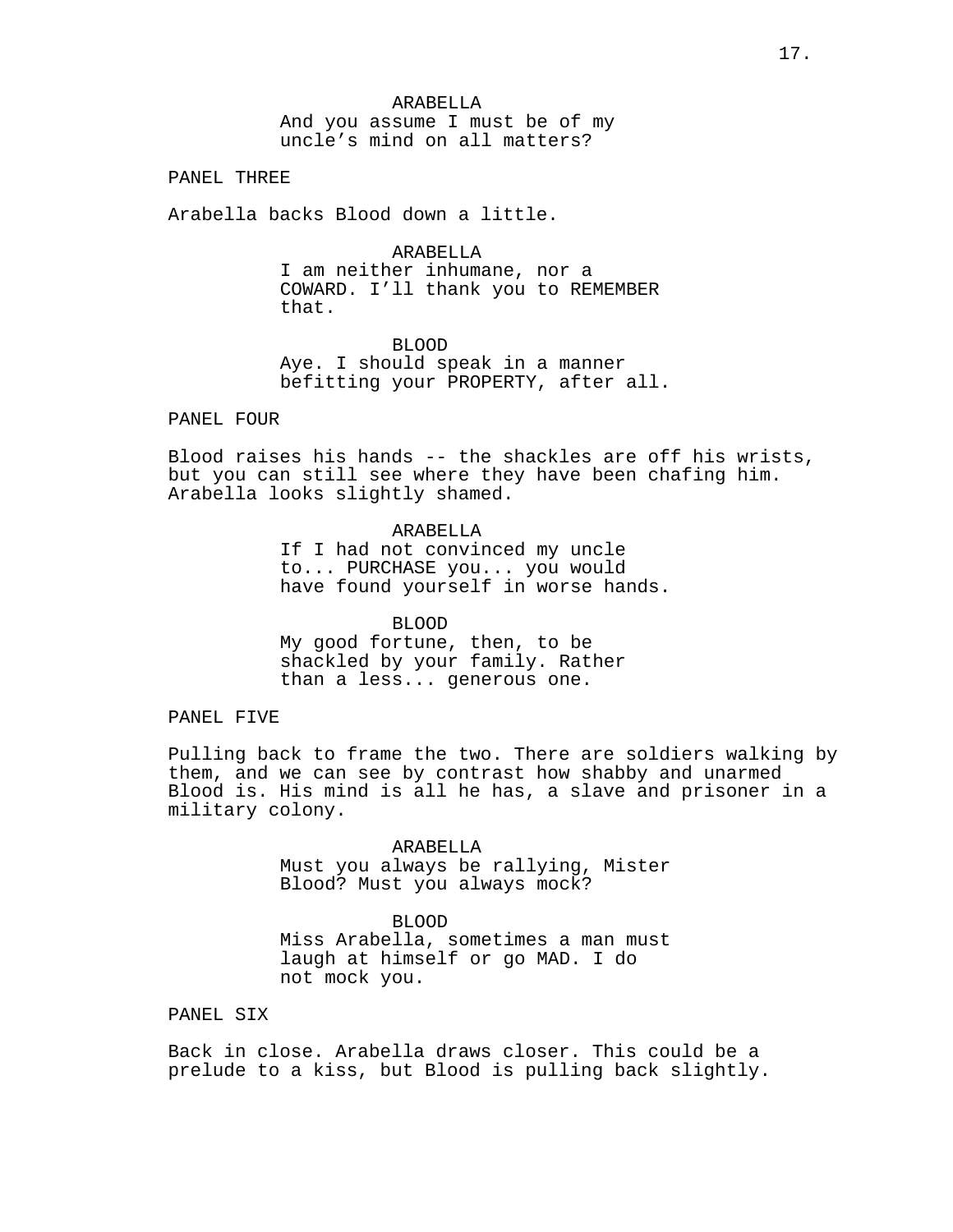ARABELLA And why could you not, Mister Blood? What am I to you?

BLOOD The neice of my owner.

ARABELLA (2) That is an evasion, sir. Answer me true --

OGLE (off) BLOOD! COME QUICKLY!

ISSUE ONE, PAGE TWELVE

PAGE DETAILS: Ogle, who we have seen previously on the ship. He's short, a bit rotund, but very very sharp. I have Bob Hoskins in mind for some reason -- a pleasant-enough looking guy, but capable of nastiness (have you seen Danny the Dog? I think it was released as Unleashed in the States).

PANEL ONE

Blood tears his eyes from Arabella to look at Ogle, who is sweaty and panicked. Clearly, Ogle has come to seek Blood not only because Blood is a doctor, but because the other men look up to him.

> OGLE It's Pitt, sir! He talked back to Kent, and Kent -- he's gone MAD, Blood! He's beating Pitt to DEATH!

PANEL TWO

Blood is rushing with Ogle up the path.

BLOOD Damn Kent's eyes! Why PITT? Why NOW?

OGLE All respect sir, but why NOT Pitt? I know you two are friends, but Kent's as likely to attack him as anyone.

BLOOD (2) I NEED Pitt, Ogle.

PANEL THREE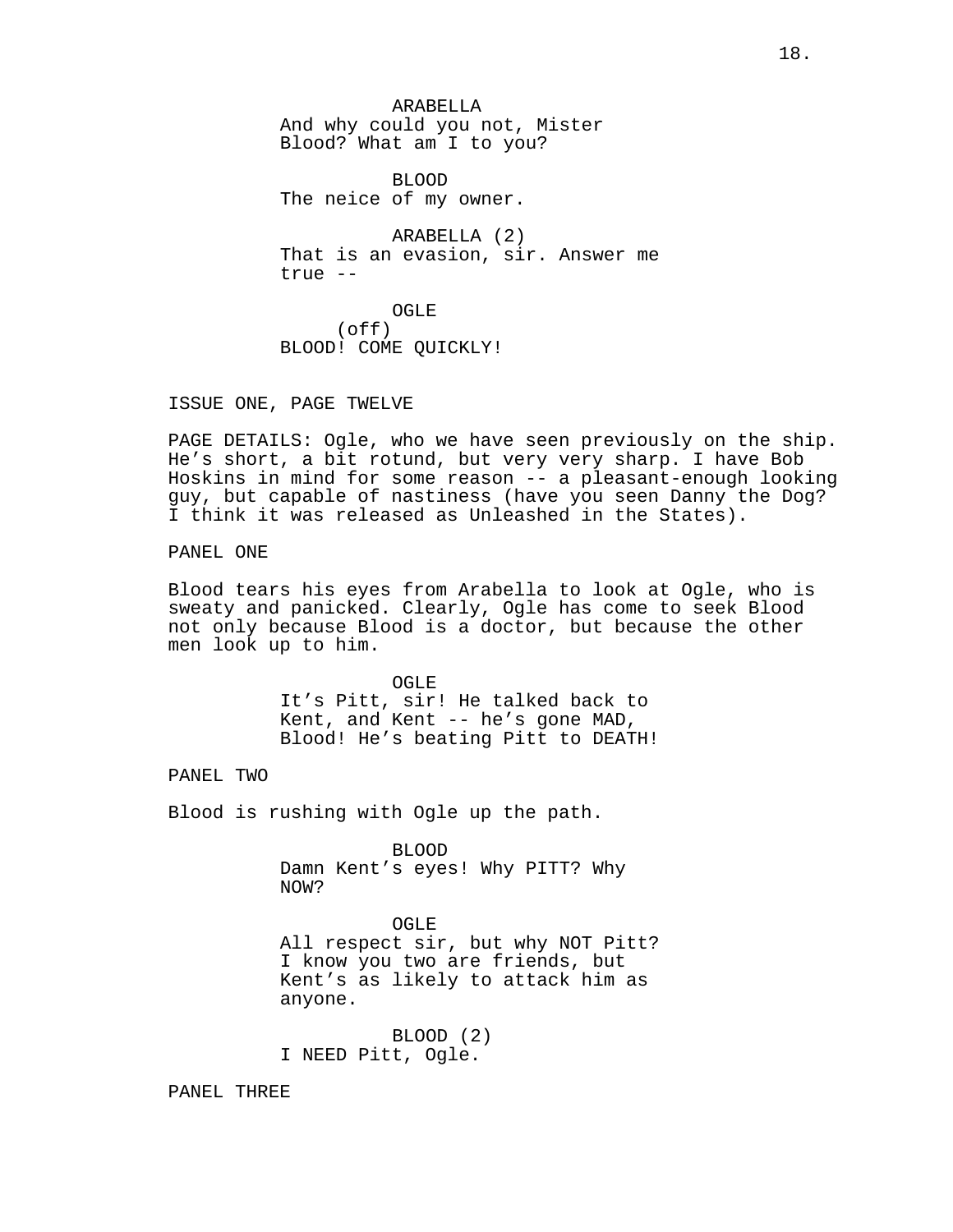Blood is furious; you can see the gears in his head turning as he and Ogle rush to the plantation.

> BLOOD Pitt's more than a friend. He's a NAVIGATOR, the only one among ALL the slaves.

PANEL FOUR

Blood and Ogle come upon a series of crude huts: the slave quarters.

> BLOOD He is ESSENTIAL to any DREAM of escape. We --

PITT (from hut) AAAAAIIIIGGHHHH!

PANEL FIVE

Blood bursts into the hut. Pitt is chained to the wall; Kent is beating him with a leather strap.

> KENT CUR! Show fangs to your master, will you?

BLOOD KENT! You FOOL! You'll KILL him!

ISSUE ONE, PAGE THIRTEEN

PANEL ONE

Finally some action -- Blood hits Kent, hard, knocking him back.

BLOOD

STOP!

PANEL TWO

Kent is getting to his feet, clutching his beatin' strap. He's full of bloodlust -- a mad dog.

> KENT Hungry for a taste, Blood? I'll oblige ye --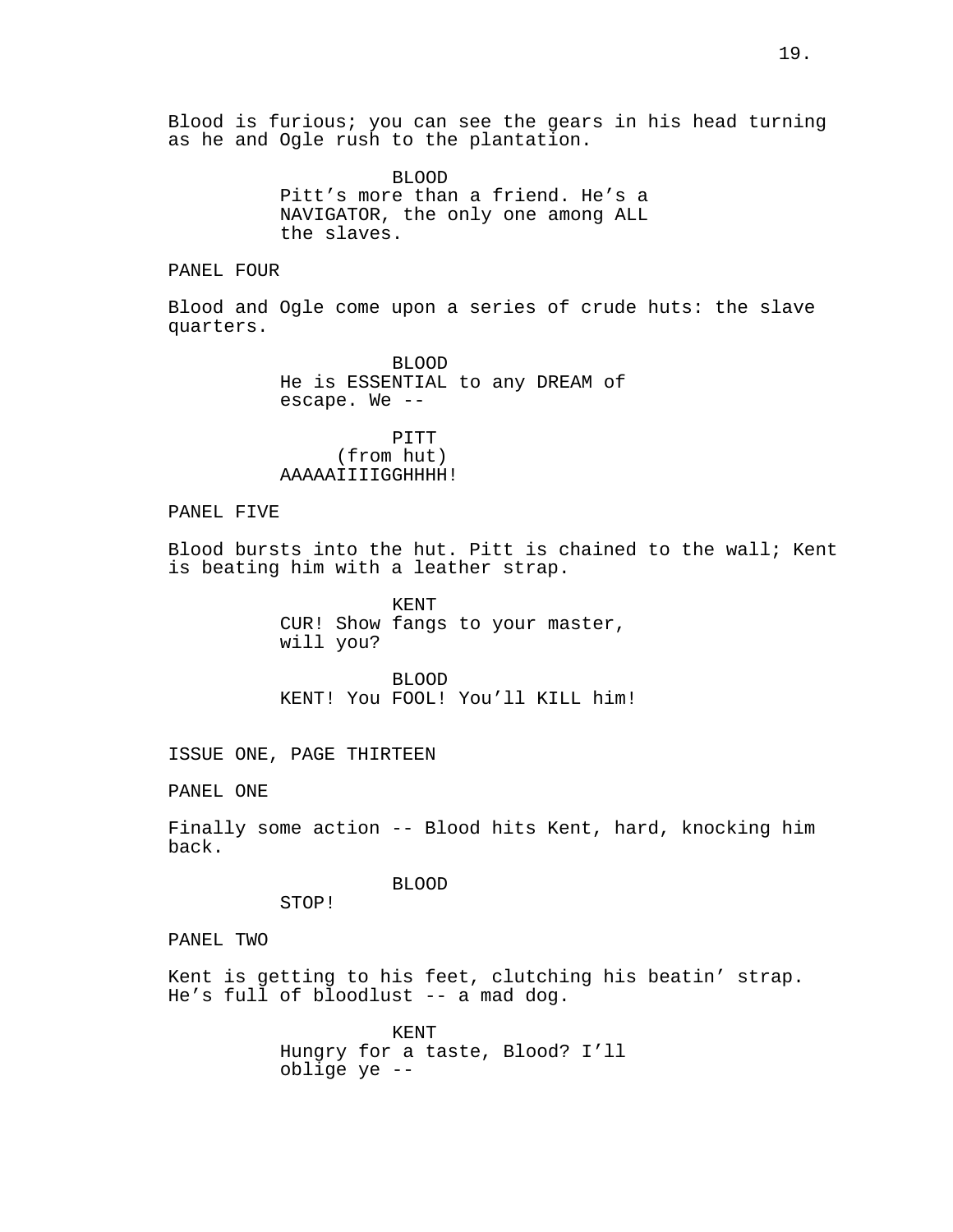BLOOD WILL you, brute? PANEL THREE Kent lunges at Blood, but Blood side-steps him easily. BLOOD Come, then! PANEL FOUR As Kent turns, Blood punches him in the face with a right. BLOOD How will you FIGHT -- PANEL FIVE Blood punches again with the left, taking Kent down. BLOOD -- a man who is not BOUND? PANEL SIX Blood stands over a prone Kent. BLOOD Nothing to say NOW, overseer? "Master"? PANEL SEVEN Blood holds a dipper of water to Pitt's lips. PITT Dyke fell and couldn't get up... Kent began to BEAT him, so I spoke... I spoke up... BLOOD Easy, friend. Drink this. ISSUE ONE, PAGE FOURTEEN PANEL ONE Bishop bursts into the hut, holding a whip.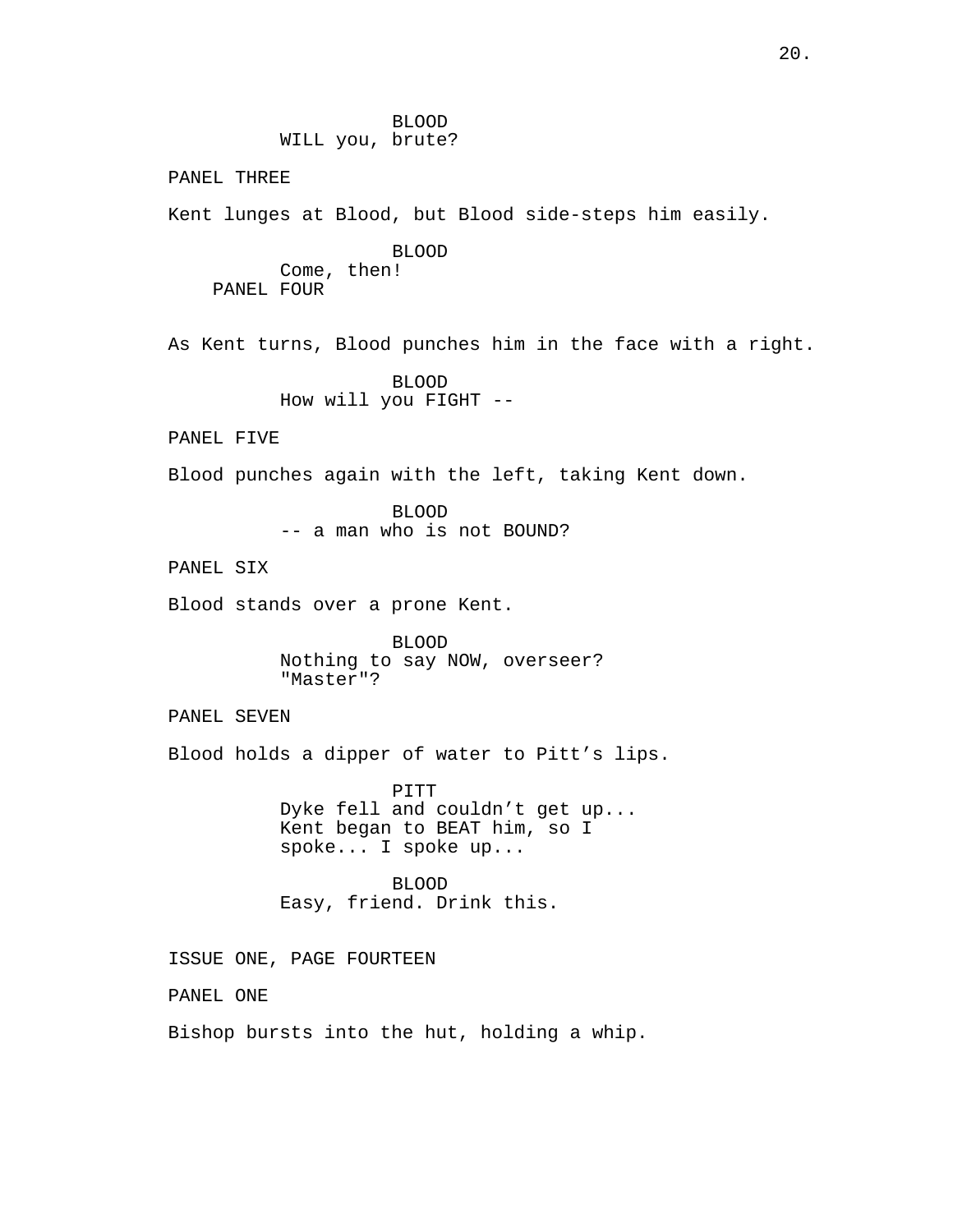BISHOP SCOUNDREL! Now I have you!

PANEL TWO

Blood stands between Bishop and Pitt instinctively, shielding his friend from the wrathful fat bastard.

> BISHOP (off) Assaulting Kent -- at last, something even the GOVERNOR can't overlook!

PANEL THREE

Bishop unfurls his whip, grinning nastily.

BISHOP There won't be a square inch of skin left on your back...

PANEL FOUR

Bishop looks off-panel, startled as an explosion rings out from the port. It should be a big baboom, something spectacular.

> SF/X BABOOOM!

BISHOP What in God's NAME--

PANEL FIVE

A man in regimental uniform sticks his head into the hut (which I imagine is getting quite crowded at this point).

> SOLDIER COLONEL! THE SPANISH ARE ATTACKING THE HARBOUR!

PANEL SIX

Bishop shoves a chubby finger in Blood's face. Blood is unmoved.

> BISHOP I'll be back for you.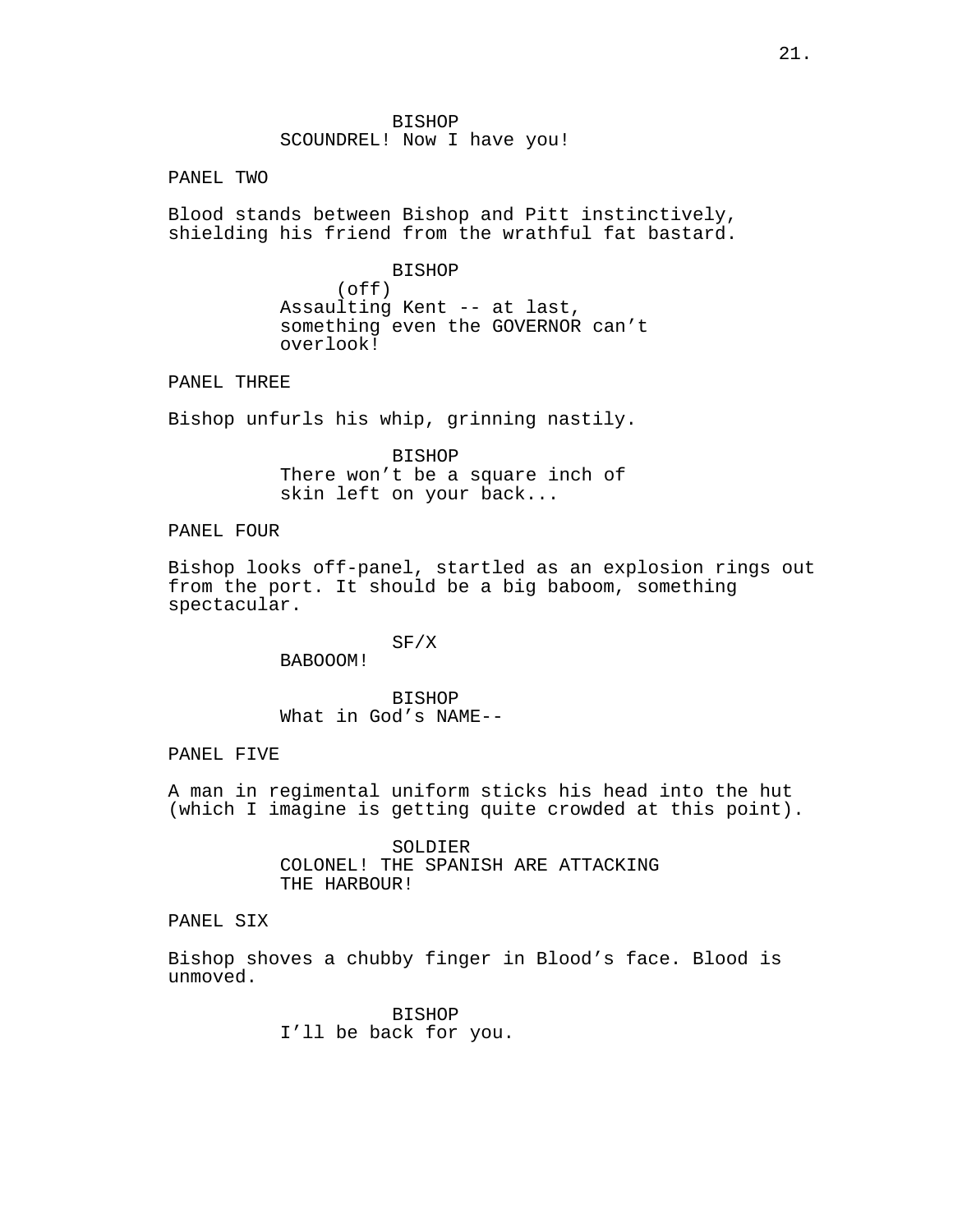### BLOOD Will you now?

PANEL SEVEN

Bishop is helping a staggering Kent from the tent.

BISHOP On your FEET, Kent! To the fort! The Spaniards are here!

ISSUE ONE, PAGE FIFTEEN

PANEL ONE

Blood starts to untie Pitt.

BLOOD Jeremy, I need you. This may be our chance, but we NEED a navigator.

PANEL TWO

Pitt collapses in Blood's arms.

PITT

Nnnngh...

BLOOD BLAST it! Ogle! OGLE!

PANEL THREE

Ogle has entered the hut; Blood is grasping him by the shoulders.

> BLOOD Gather the strongest of us. ESPECIALLY anyone with sailing or soldiering in their past -- Dyke, Wolverstone.

OGLE But Blood --

PANEL FOUR

Ogle gestures off-panel (vaguely in the direction of the bay) in frustration.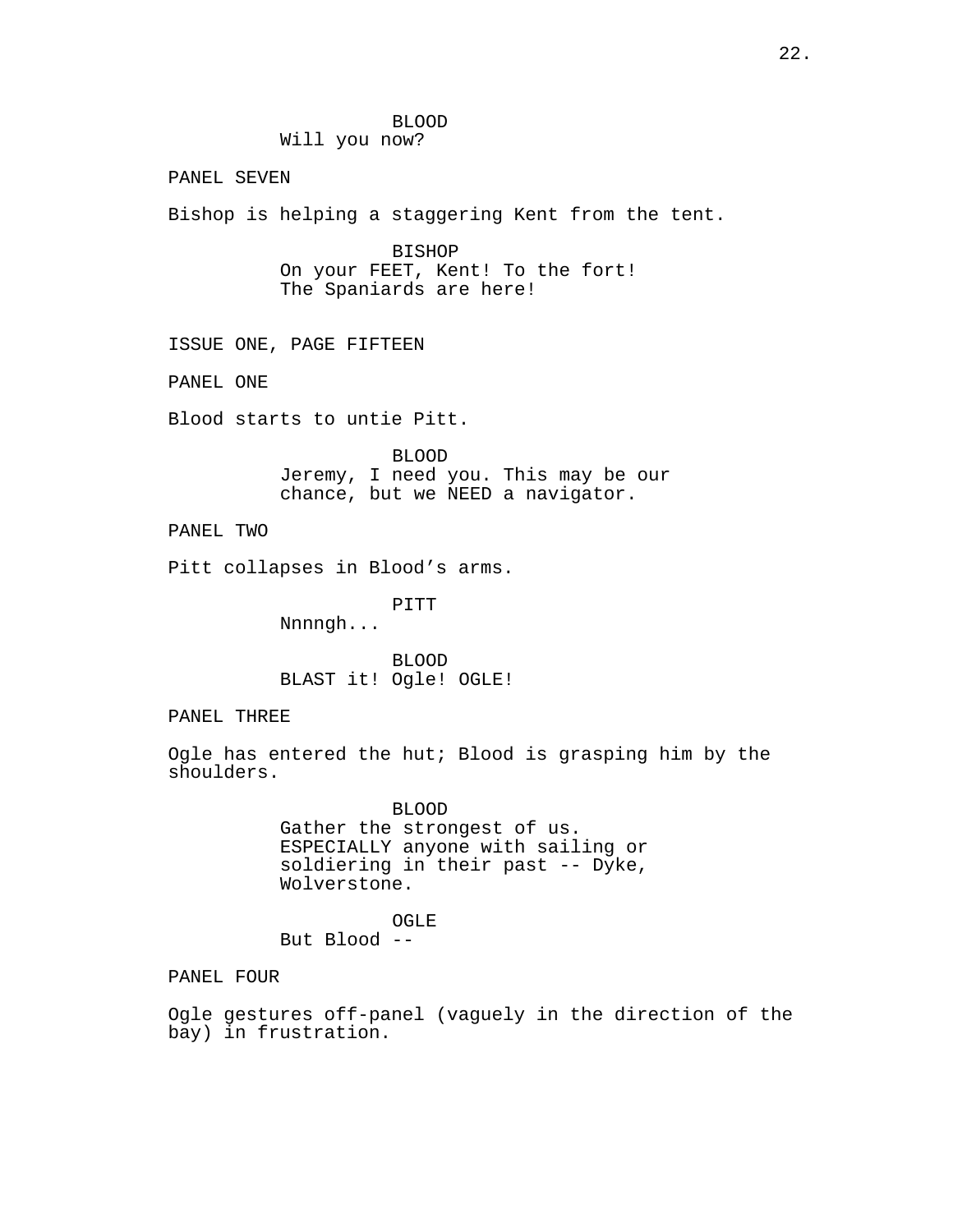OGLE

-- we're under attack! The Spanish ship has us by SURPRISE! Outgunned! God, man, the English might LOSE!

PANEL FIVE

Blood looks out toward the harbour.

BLOOD Not might, Ogle, WILL.

BLOOD (2) I'm COUNTING on it.

ISSUE ONE, PAGE SIXTEEN

PANEL ONE

Blood, Ogle, Wolverstone and Dyke, as well as some other slaves (black and white) are gathered by some bushes, looking out at the bay. Pitt is with them, unconscious and on a stretcher.

> OGLE Bishop has withdrawn to the fort.

BLOOD Bungler. He was totally UNPREPARED. Easily overwhelmed. The Spanish just sailed in and took Bridgetown.

PANEL TWO

Wolverstone is getting up, but Blood has a hand on his shoulder.

> WOLVERSTONE We need to get down there and SHOW those Spanish dogs --

BLOOD And if we win? Back to SLAVERY? Our triumphant return to chains?

PANEL THREE

BLOOD They make too much MONEY off our backs to free us, Wolverstone. No -- this is OUR opportunity. Not Bishop's.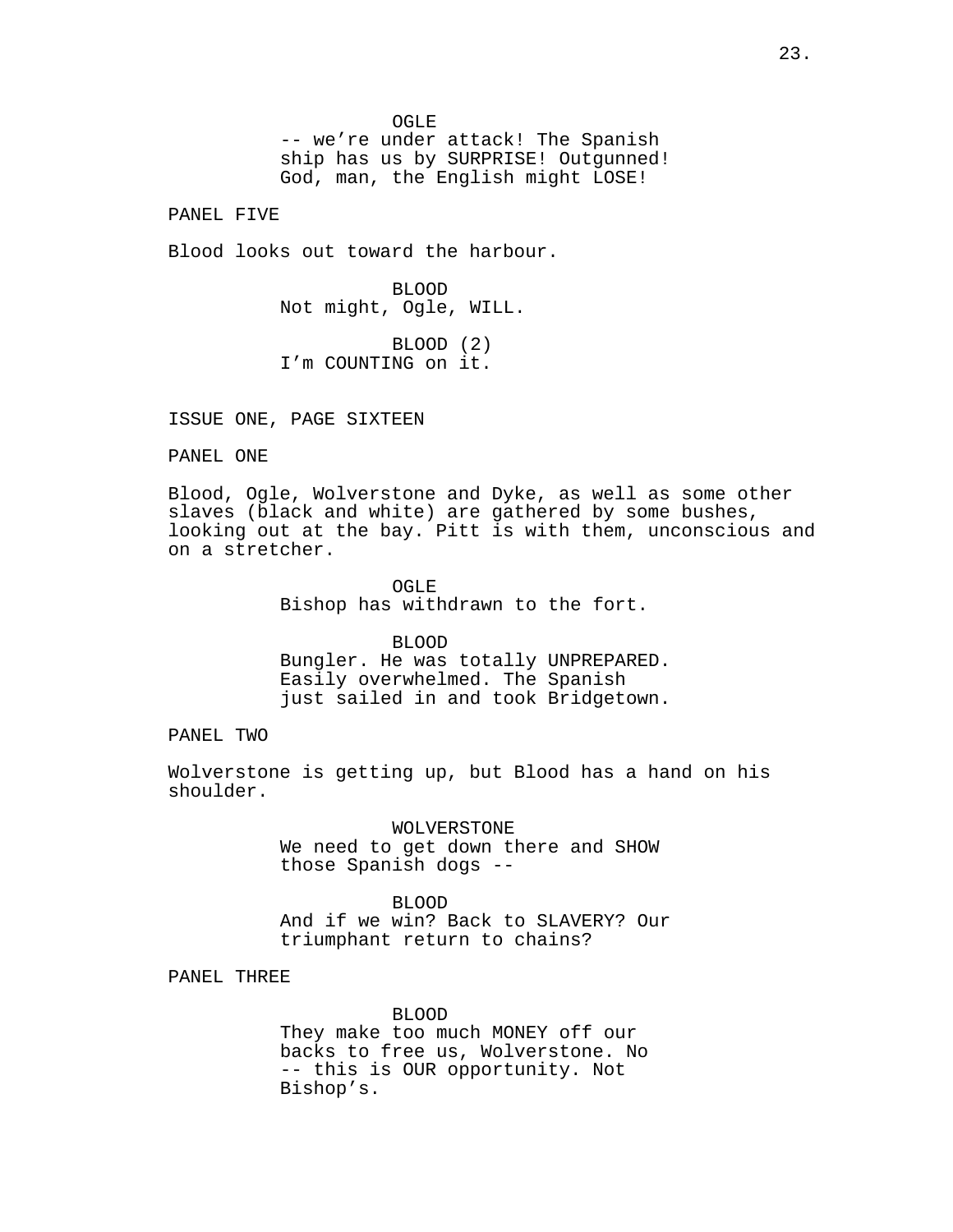OGLE What do you have in mind?

BLOOD

We wait until DARK. The English soldiers are trapped in the fort. We'll allow the overconfident Spanish RUN of the town.

PANEL FIVE

BLOOD Then we do the last thing anyone would EVER expect from slaves.

ISSUE ONE, PAGE EIGHTEEN

PANEL ONE

The Spanish run riot on the shore and up into the town.

SPANISH SAILOR TWO (translated) DON DIEGO! Bridgetown is OURS!

SPANISH SAILOR THREE (translated) The English are trapped in their fort! We are VICTORIOUS!

PANEL TWO

Don Diego (an elegant Spanish captain in his early forties) and his son, Don Esteban (late teens), are on the shore, looking with pride at their accomplishments.

> DON DIEGO (translated) English DOGS! They took our sister ship by fortune... we take their town by FORCE!

DON ESTEBAN (translated) You have DONE it again, Father!

PANEL THREE

We can see Blood and crew watching from the bushes nearby.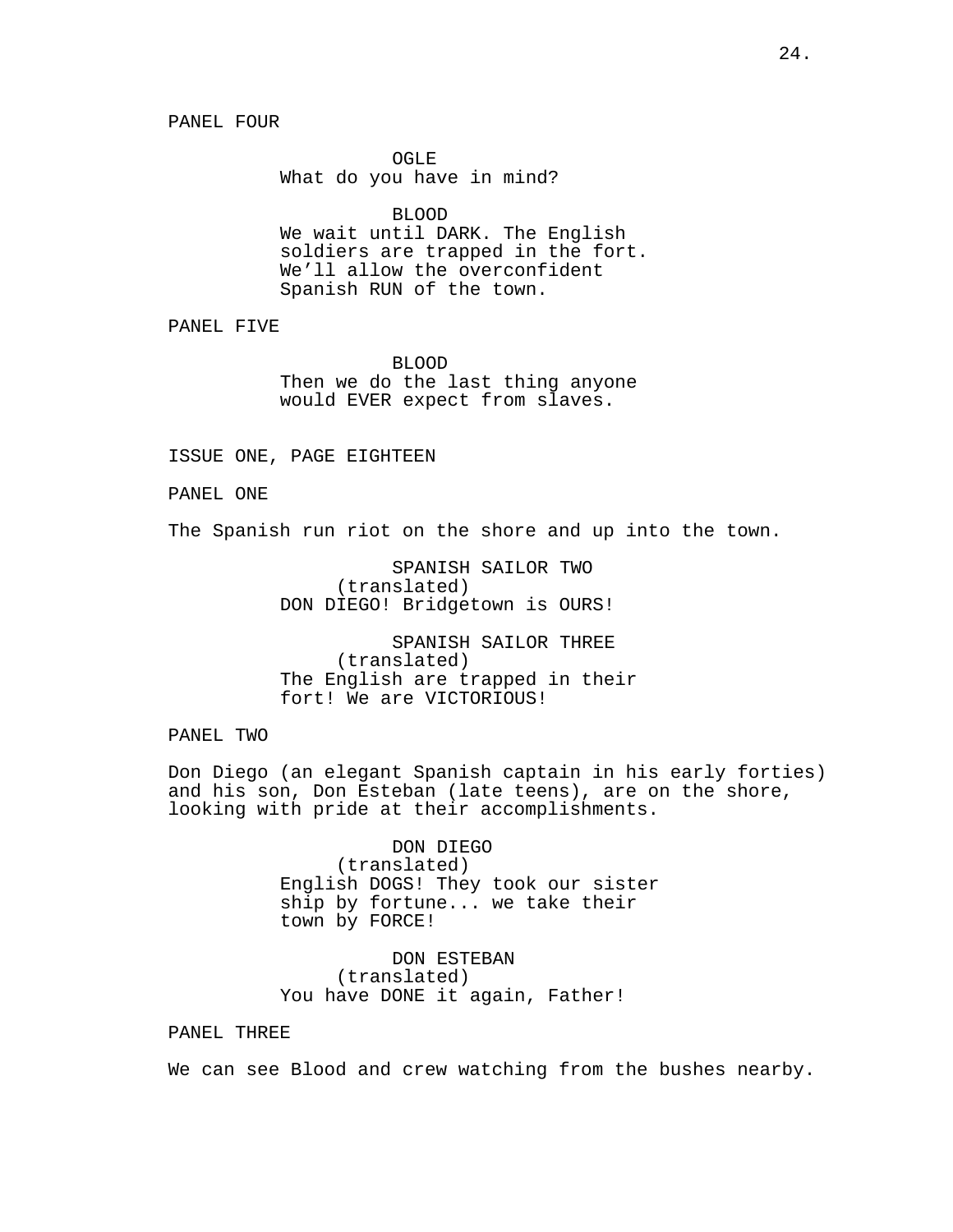BLOOD

That's their captain, Don Diego. He seems to have his son with him.

BLOOD (2)

Excellent.

PANEL FOUR

Ogle looks disturbed.

OGLE

We've secured some skiffs. But escaping in mere skiffs in this confusion, without Pitt --

BLOOD Ogle, you are an excellent gunner. But you are no schemer.

PANEL FIVE

Blood grins.

BLOOD Skiffs are no way to escape from slavery.

BLOOD (2) We are leaving with heads held HIGH. Who's with me?

PANEL SIX

Blood's head turns off-panel as he hears a scream.

BLOOD Board the skiffs. Stay quiet, stay low. Load Pitt into the second one.  $I$  will  $-$ 

MARY TRAILL (scream, off) HELP! OH GOD, HELP ME!

BLOOD -- I will return momentarily.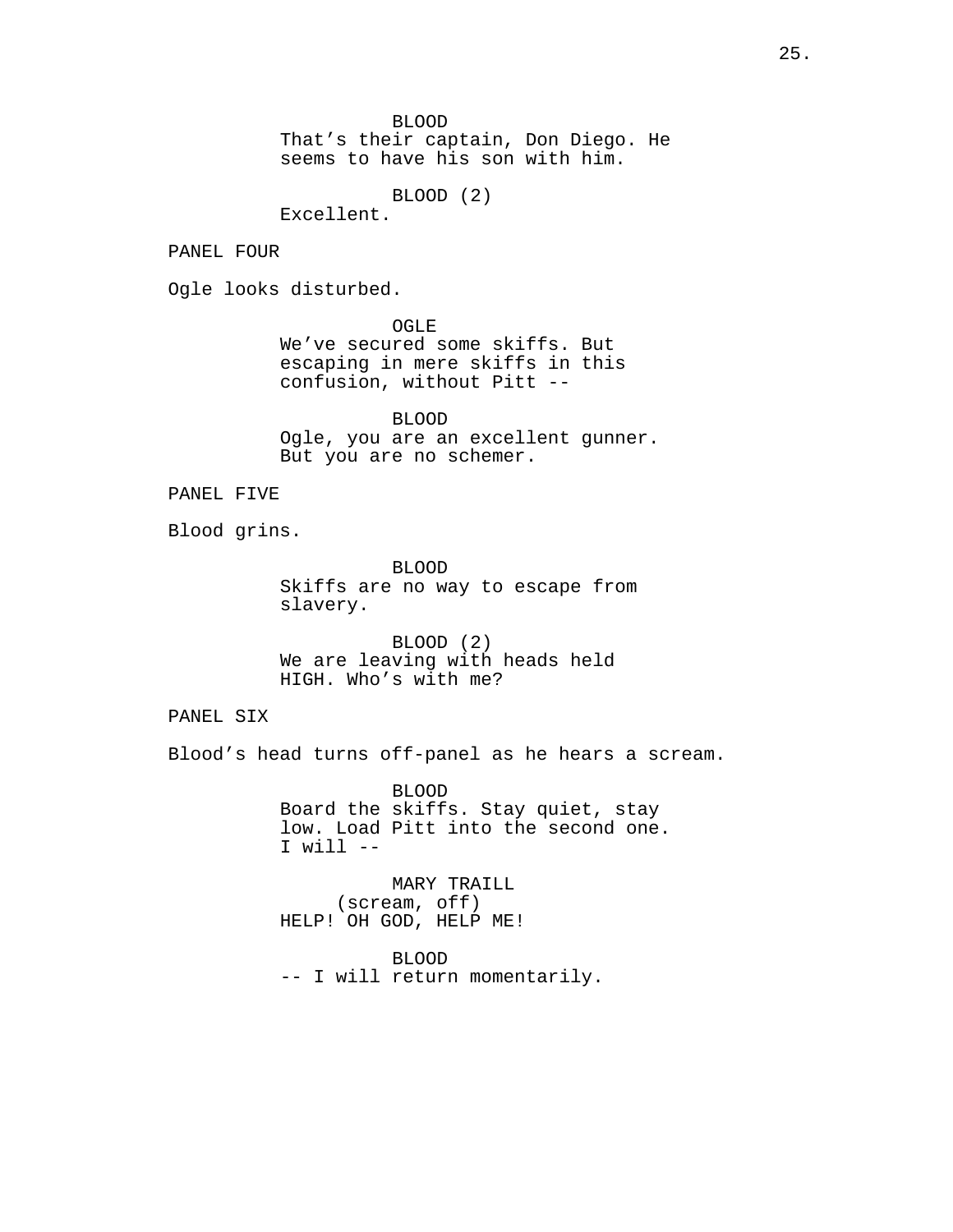ISSUE ONE, PAGE NINETEEN

PANEL ONE

Mary Traill, an attractive woman in her early twenties (but not easily confused with Arabella), is running through the darkened streets, being pursued by two Spanish sailors.

> MARY TRAILL Please! Somebody! HELP!

SPANISH SAILOR ONE (translated) Your soldiers are pinned in the FORT, my beauty --

SPANISH SAILOR TWO (translated) -- who will save you now?

PANEL TWO

From nowhere, Blood grabs one of the sailors from behind.

BLOOD (translated) I hope you're in a fit state...

PANEL THREE

Blood snaps the sailor's neck.

BLOOD (translated) ...to meet your maker.

SPANISH SAILOR TWO (off, translated) What?!?

PANEL FOUR

The Spanish sailor turns as Blood picks up the dead sailor's sword.

> SPANISH SAILOR ONE Perro inglés!

> > BLOOD

Aye  $--$ 

PANEL FIVE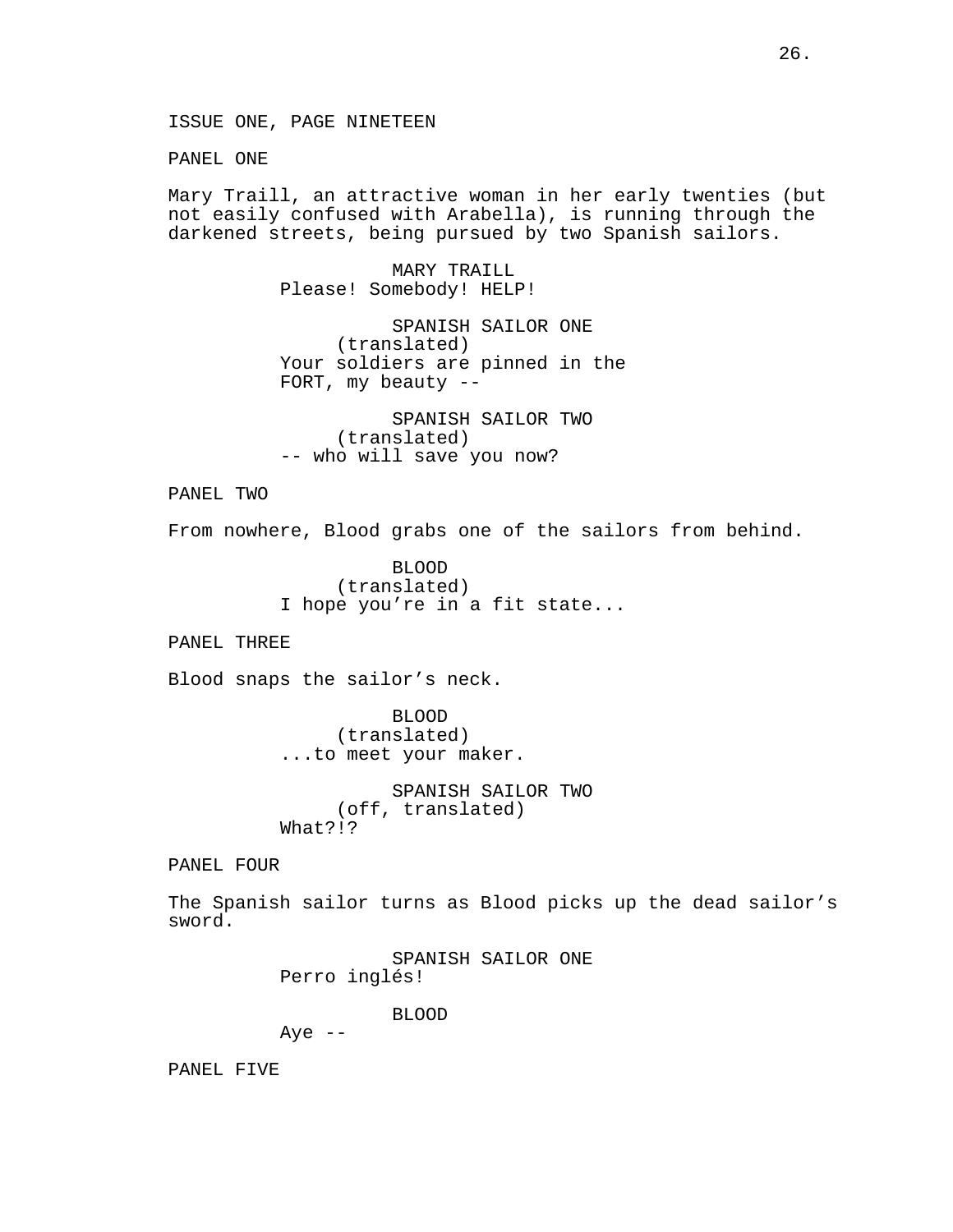As the Spanish soldier swings wildly, Blood runs him through with his sword. Right in the heart! Yow!

> BLOOD -- perro VIVO.

PANEL SIX

Blood grasps the fleeing girl by the arm.

BLOOD What is your name, girl?

MARY TRAILL Mary -- Mary Trail--

BLOOD Get yourself to the Bishop estate. You should be SAFE there. Give Arabella Bishop my farewell.

ISSUE ONE, PAGE TWENTY

PAGE DETAILS AND A NOTE ABOUT THIS SHIP: This ship, currently Spanish, will become Blood's flagship for the rest of the series. And Blood is going to get in a LOT of sea battles, mainly against, well, other ships (and in one case a fort). In my opinion, as somebody without a huge interest in sailing ships of the pirate era, they all look... kind of the same.

So it's in our interest to make something ICONIC for this ship and stick to it. Perhaps a figurehead: a really awesome and unconventional figurehead, like a blindfolded woman brandishing a sword. This will be something that comes back again and again and again in sea battles, just so we have a shortcut to see which ship is Blood's.

PANEL ONE

Aboard the Spanish ship: two Spanish soldiers are standing lazy watch, looking at the party on shore. The figurehead mentioned above looms out from beyond them, keeping guard against the mysterious darkness.

> SPANISH SAILOR ONE (translated) What did I do to deserve this duty?

SPANISH SAILOR TWO (translated) Drunk on cannon detail like me, you fool.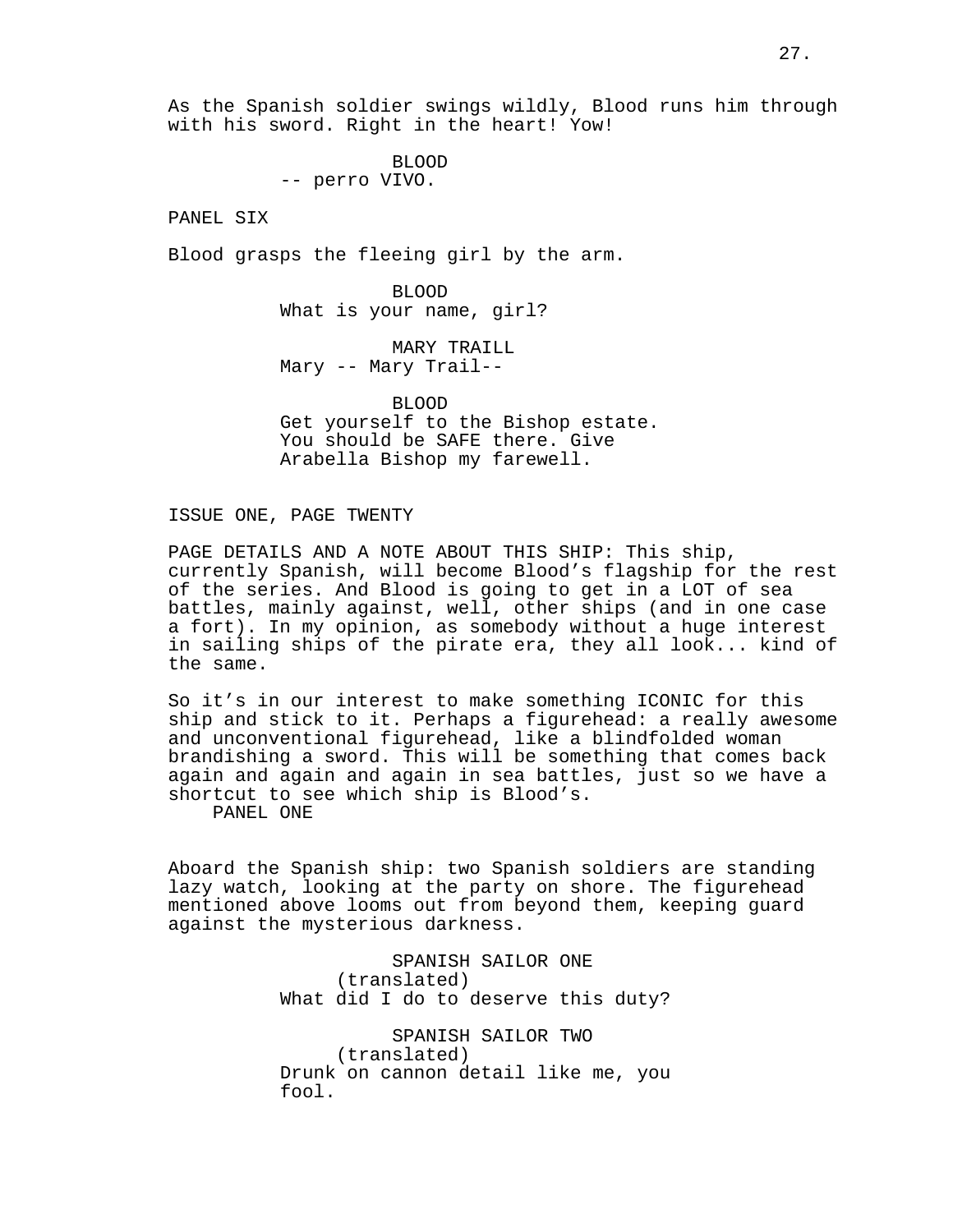PANEL TWO

The Spanish sailors aren't paying attention as Wolverstone and Blood creep up behind them...

> SPANISH SAILOR ONE (translated) So our comrades plunder the shore, English trapped in their stinking fort, while we guard against what? Mermaids?

SPANISH SAILOR TWO (translated) At least Don Diego didn't flog us.

PANEL THREE

The Spanish sailor turns to see his comrade missing as Wolverstone looms behind him.

> SPANISH SAILOR TWO (translated) You see, Hernando? Things could be worse.

SPANISH SAILOR TWO (2) (translated) Hernando?

PANEL FOUR

Blood and his men hold quick counsel, standing over two dead bodies on the deck.

> DYKE There were four men belowdecks, guarding the hold. Dead now.

#### BLOOD

Excellent. Ogle, take some men and prepare the GUNS. Wolverstone, Dyke, prepare to SAIL. We make for Curaco, a Spanish port, and from there back to Europe.

PANEL FIVE

OGLE<sup>1</sup> But Pitt is still unconscious. We have no navigator.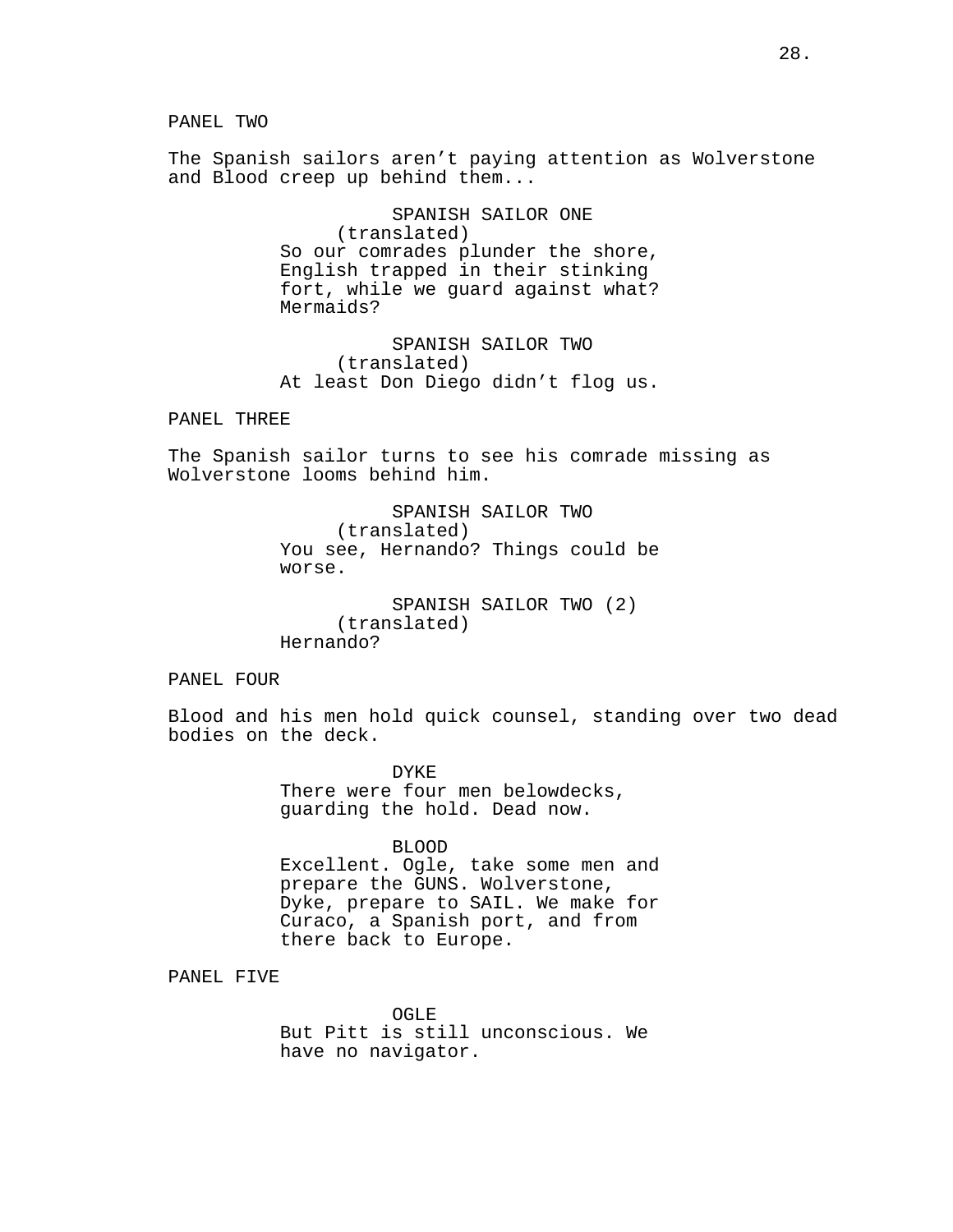BLOOD Ah, but we do. He just doesn't KNOW

it yet.

ISSUE ONE, PAGE TWENTY-ONE

PANEL ONE

Don Diego, Don Estaban, and a few other crewmen are rowing back to the boat in a skiff. Their ship is laden with treasure, the two are cheering.

> DON DIEGO (translated) Good MORNING, men! Witness another TRIUMPH for Don Diego de Espinosa y Valdez!

## PANEL TWO

Diego is clambering up onto the ship from a ladder, surrounded by Spanish sailors -- from our vantage point, we can't see the Spanish sailors' faces (and neither can Don Diego, really).

> DON DIEGO (translated) The English were sore UNREADY for Spanish steel -- may they think twice before attacking a Spanish...

PANEL THREE

Don Diego, Don Estaban and a few other Spanish crew members (who will appear mid-issue-two) are being seized by the "Spanish" sailors, who are Blood's men in Spanish sailor garb.

> DON DIEGO (translated) ...ship?

PANEL FOUR

Dyke is informing Blood, who is at the helm of the ship. Blood is shouting below to Ogle.

> DYKE Diego and Estaban have been taken! They came in first, as you expected!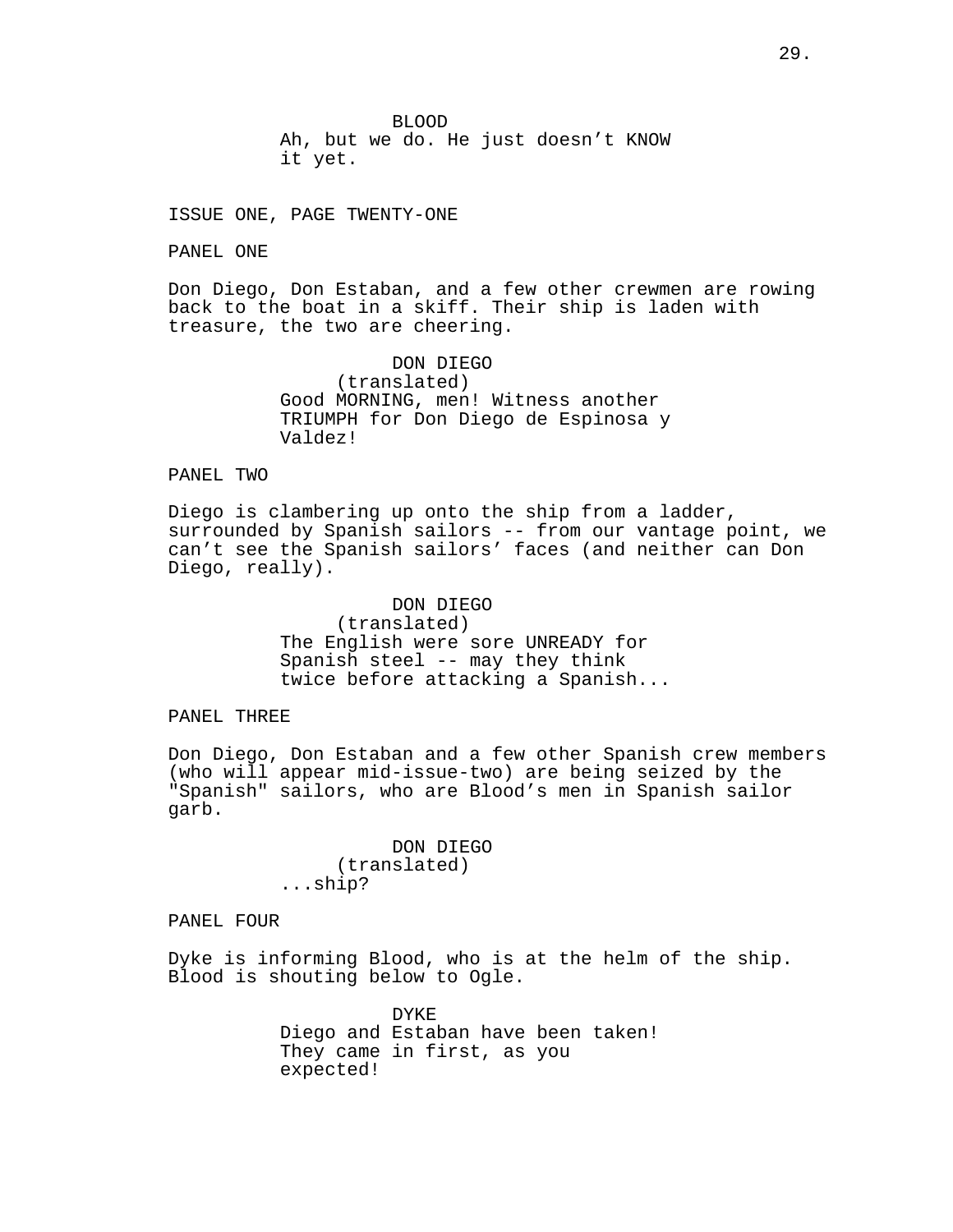BLOOD OGLE! Fire on the other skiffs! NOW, man! NOW!

PANEL FIVE

Cannon fire is hammering the living SHIT out of the nine other skiffs still in the water.

> SPANISH SAILOR ONE (translated) Our ship -- FIRING on us?

SPANISH SAILOR TWO (translated) Don DIEGO! What are -- AAAAHHH!

ISSUE ONE, PAGE TWENTY-TWO

PANEL ONE

Wolverstone is consulting with Blood, who is looking through a spyglass.

> WOLVERSTONE Diego is unconscious and the other skiffs are sunk. The ship is ours.

> > BLOOD

And Bishop and Kent are exiting the fort. Wondering who saved them, no doubt.

PANEL TWO

Blood grins.

BLOOD Tell Ogle to fire on the fort. Aim high. I want Bishop alive.

BLOOD (2) I want him to REMEMBER this.

PANEL THREE

Bishop and Kent on the shore, looking out at the Spanish ship.

> BISHOP Who-- who took the ship, Kent? Who could possibly have --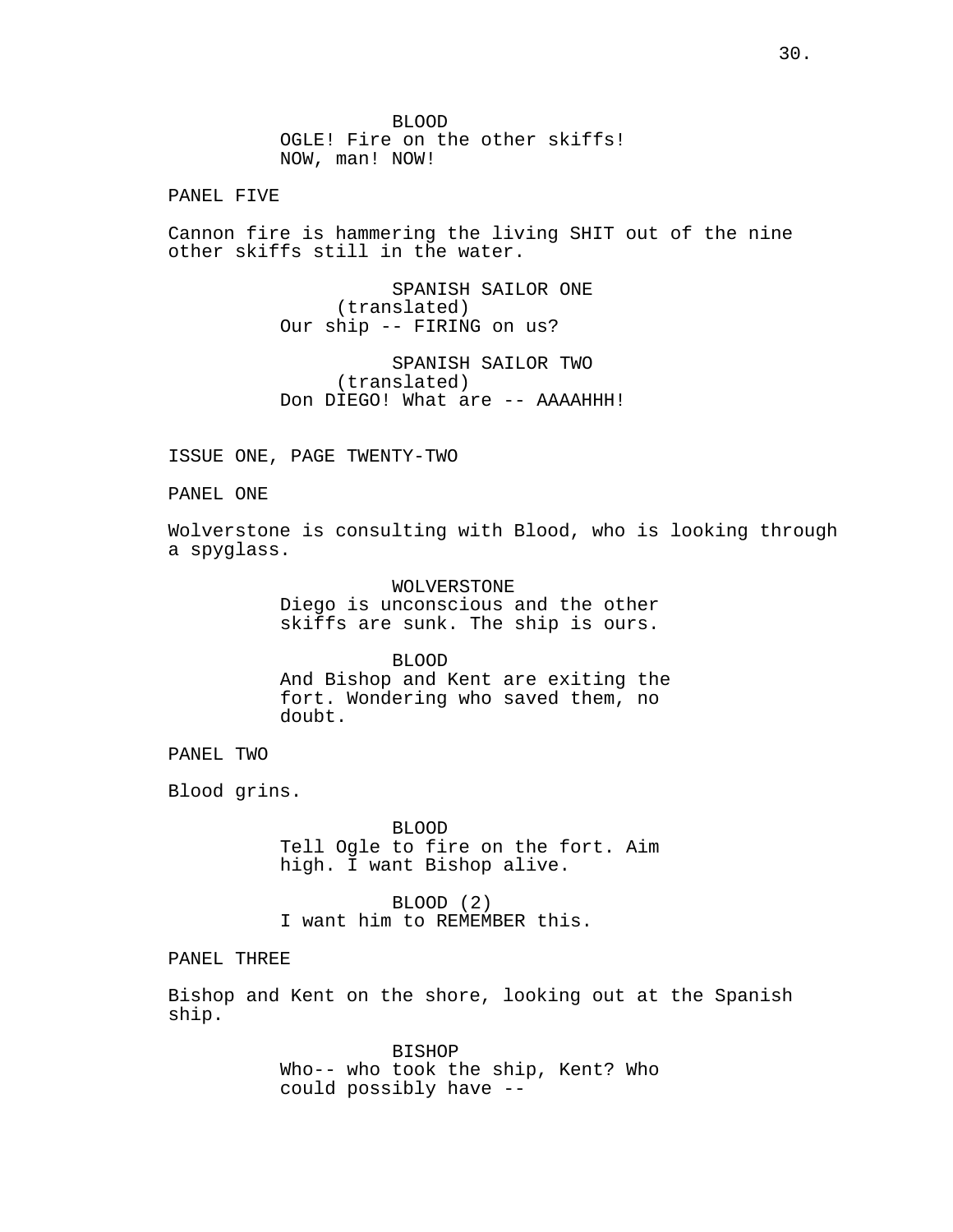A thunderous explosion bowls Bishop and Kent over.

KENT DAMNATION!

PANEL FIVE

Bishop scrambles to his knees, holding a spyglass to his eye.

> BISHOP They fire on US?!? Who -- who would--

PANEL SIX

Rounded ("spyglass-o-vision") panel, showing Blood and Wolverstone at the helm of the Spanish ship. Blood is waving.

> BISHOP (off) BLOOD? Peter BLOOD?

ISSUE ONE, PAGE TWENTY-THREE

PANEL ONE

Bishop is trying to bark orders. A harried soldier is responding to him.

> BISHOP Ready a ship! We need to take him! We need to CAPTURE him!

SOLDIER Can't, sir! The Spanish scuttled our ships last night!

PANEL TWO

Another explosion knocks Bishop et al. off their feet.

PANEL THREE

Bishop, covered in filth, blood on his face, is getting to his hands and knees.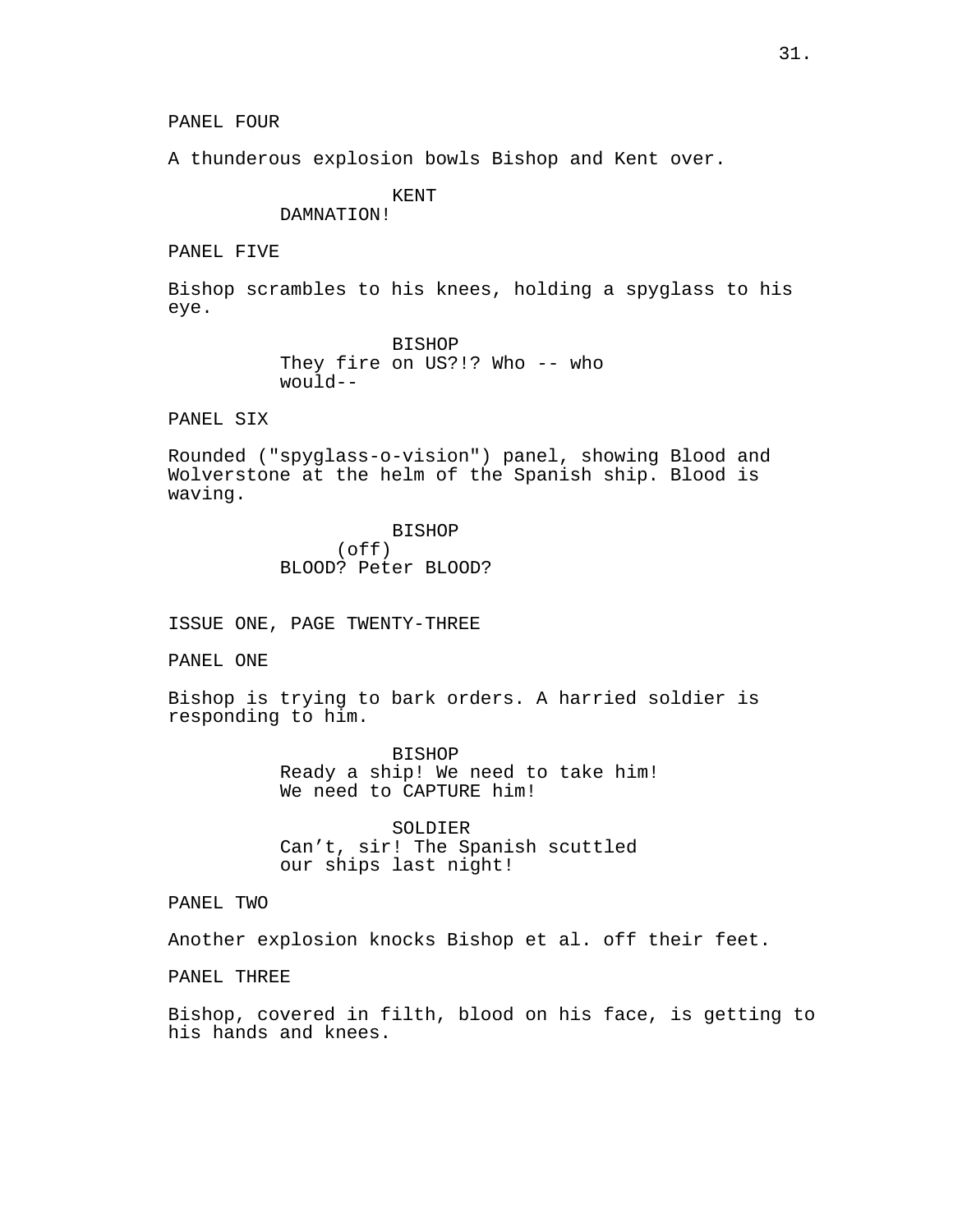BISHOP Blood. I will kill you for this. If it's the last thing I do, I SWEAR it.

PANEL FOUR

Ogle, Dyke, Wolverstone and Blood confer.

OGLE I can't believe it. I just can't.

BLOOD It was your sharp gunning saved us, Mister Ogle. And it's away we are now, to FRIENDLIER shores.

PANEL FIVE

DYKE We still don't have a NAVIGATOR, Blood. Pitt is unconscious.

BLOOD Dyke. You worry too much.

ISSUE ONE, PAGE TWENTY-FOUR

PANEL ONE

Tight close-up of Don Diego's face as his eyes open a bleary crack. One eye is black.

> DON DIEGO Nnngghh...

PANEL TWO

Don Diego is tied to a bed; a reasonably luxurious one (we're in his quarters). His eyes are open wide now, he's very surprised.

> DON DIEGO (translated) What... you. DON DIEGO (2) (translated) You're wearing my clothes.